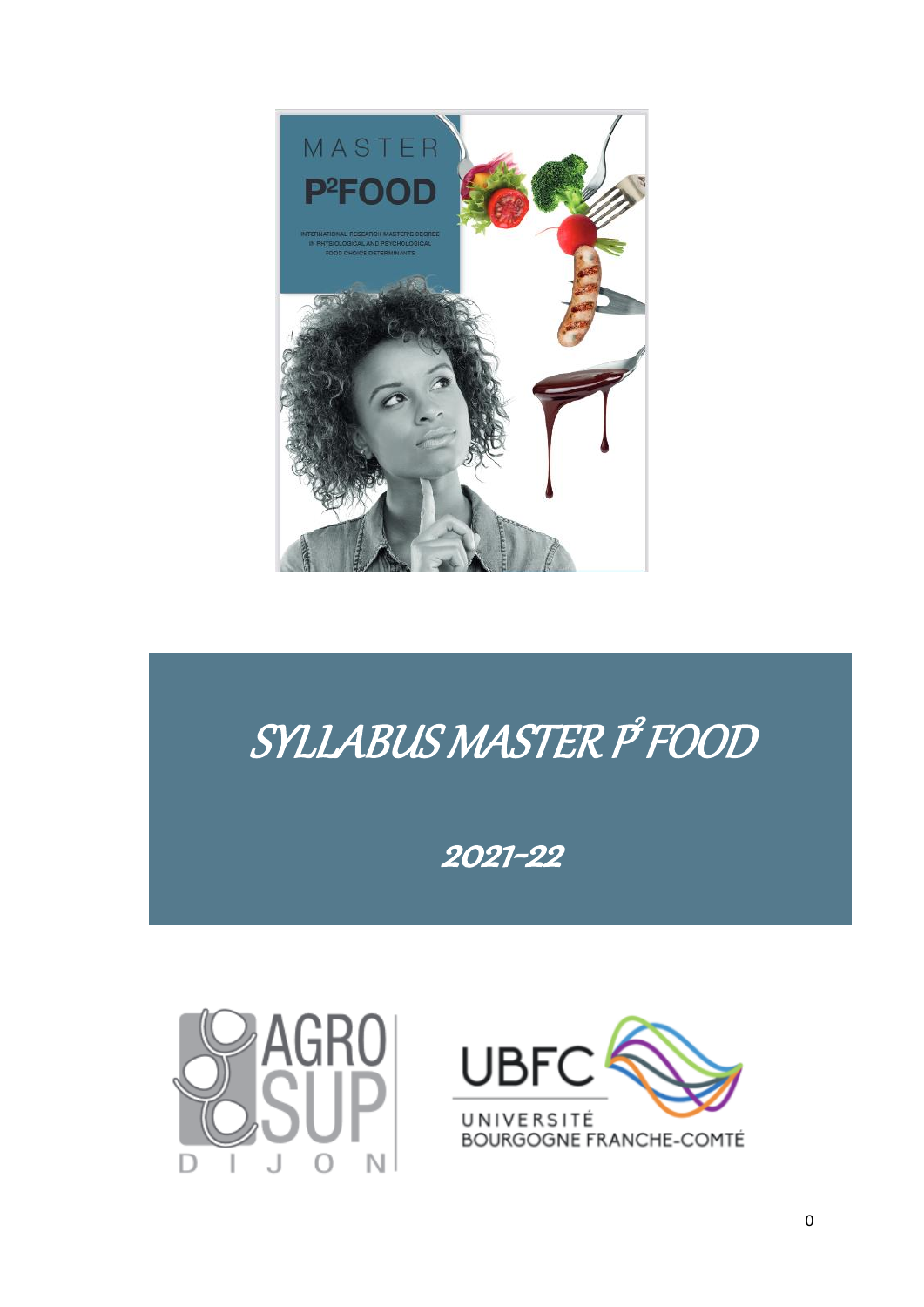

| Unit 2: Chemosenses, Emotions, Memory and Food Choice, Introduction course "CHEM1" (3           |  |
|-------------------------------------------------------------------------------------------------|--|
| Unit 6B: Chemosenses, Emotions, Memory and Food Choice, in-depth Course "CHEM2" (3 credits) 6   |  |
|                                                                                                 |  |
| Unit 4: Introduction to Microbiology and microbiological processes (3 credits) 8                |  |
|                                                                                                 |  |
|                                                                                                 |  |
|                                                                                                 |  |
|                                                                                                 |  |
|                                                                                                 |  |
| Unit 10: Information on health and sustainability properties of foods, and consumer behavior (3 |  |
|                                                                                                 |  |
|                                                                                                 |  |
|                                                                                                 |  |
|                                                                                                 |  |
|                                                                                                 |  |
|                                                                                                 |  |
|                                                                                                 |  |
| Unit 2: Cognitive processes involved in food perception and consumption (6 CREDITS) 20          |  |
|                                                                                                 |  |
|                                                                                                 |  |
|                                                                                                 |  |
|                                                                                                 |  |
|                                                                                                 |  |
| At the end of the second year (4the semester): 6 months-internship (30 Credits) 24              |  |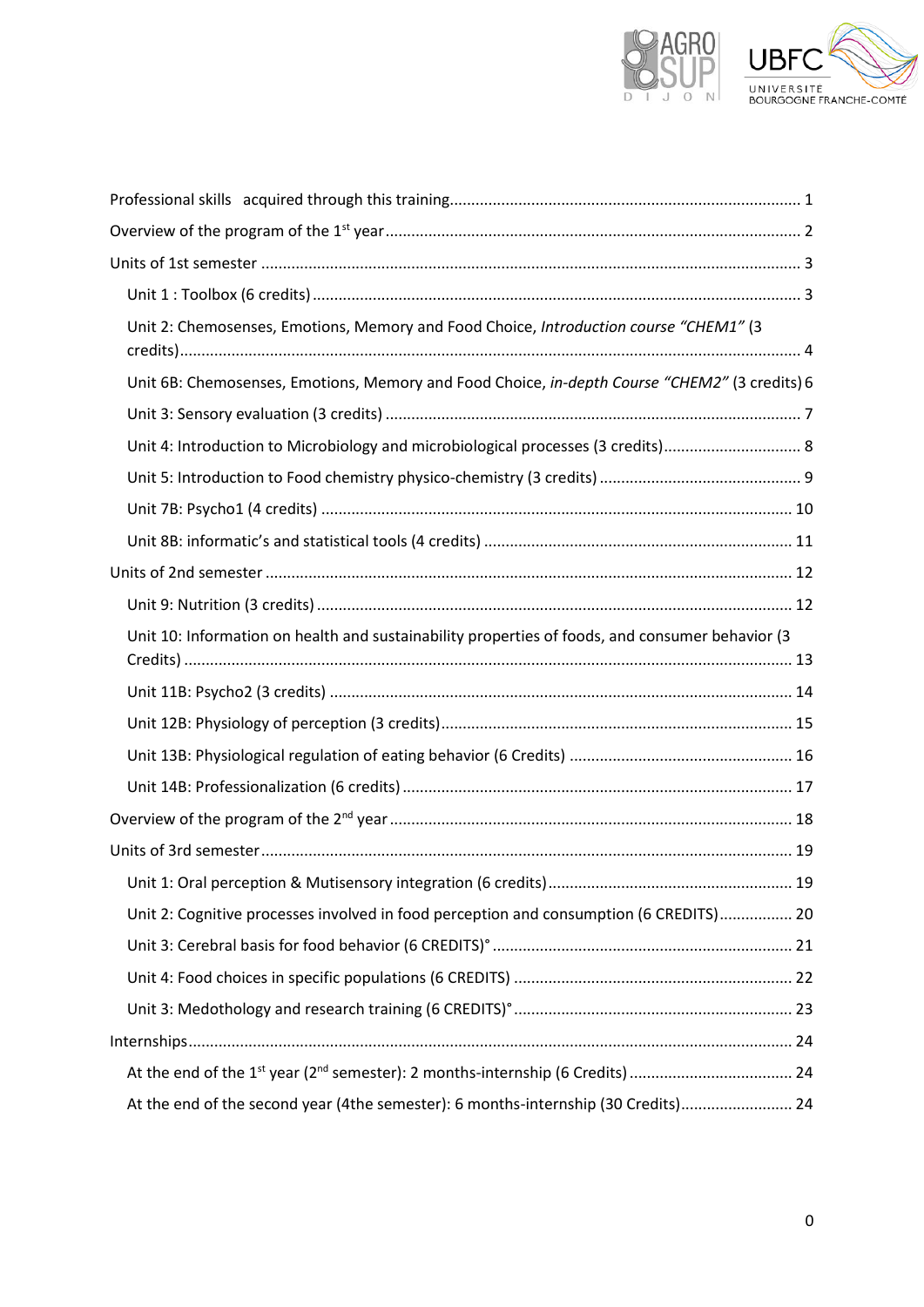

### <span id="page-2-0"></span>Professional skills acquired through this training

- Design studies aimed at understanding the eating behavior of healthy people, throughout their life, in given contexts and in situations of social interactions,
- Set up studies to assess the effectiveness of an intervention aimed at modulating eating behaviors to make them healthier and more sustainable
- Analyze data from qualitative and quantitative studies, interpret into clear conclusions and operational recommendations
- Collect and analyze relevant information (scientific information, public policies, flow of circulating information (social networks, press), etc …), to identify opportunities for innovation or research
- Explain, argue and defend, in written and spoken English, adjusting the content of the presentation to the audience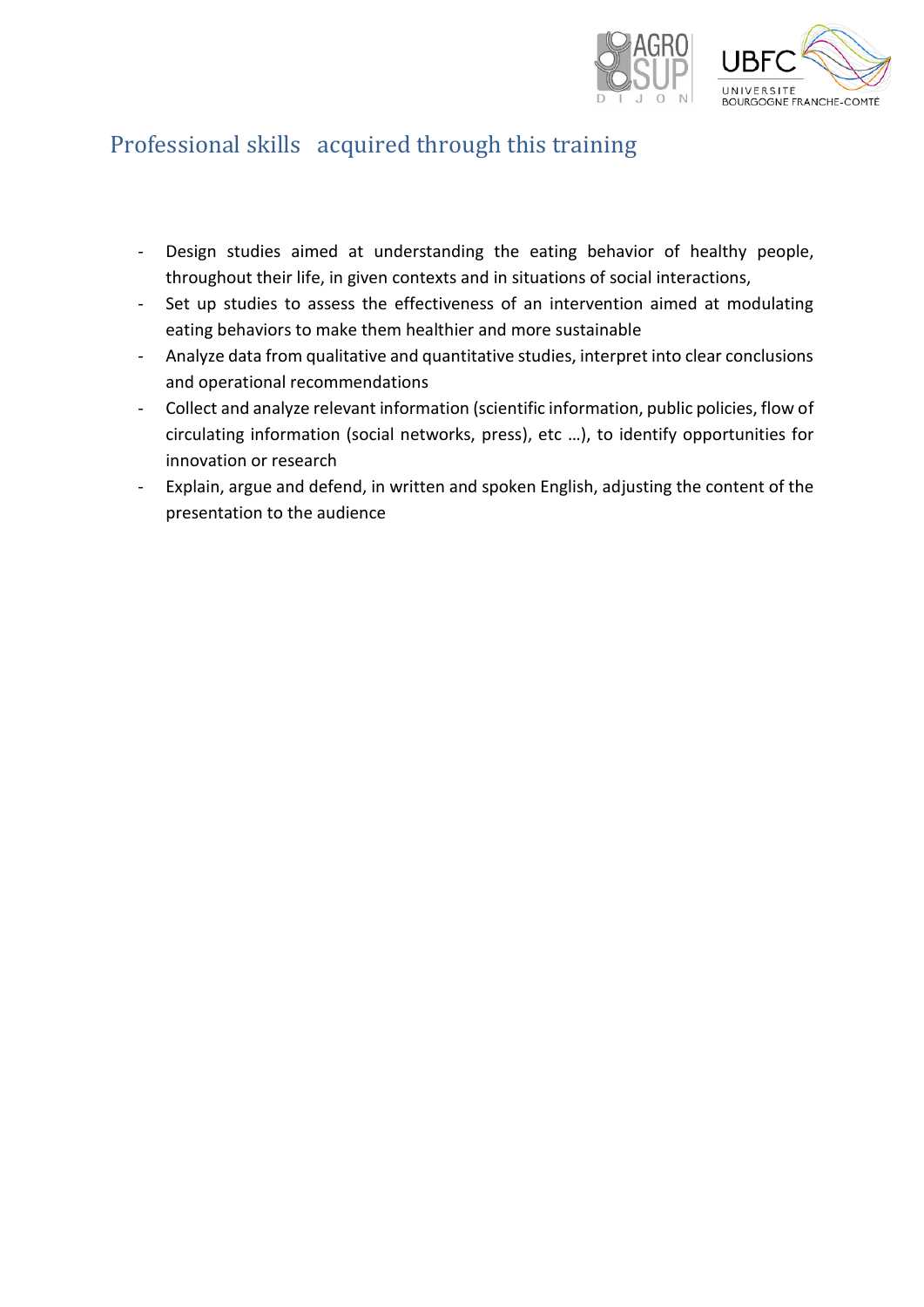

# <span id="page-3-0"></span>Overview of the program of the 1st year

**Courses In 1st year will focus on 4 fields, represented by colors in this syllabus:** 

**Transferable skills and development of a career plan** 

**Food science**

**Physiology** 

#### **Humanities and social sciences**

| Unit 1: Toolbox (6 CREDITS)                                                                        |  |
|----------------------------------------------------------------------------------------------------|--|
| Unit 2: Chemosenses, emotions, Memory and food choices<br>(introduction course "CHEM1", 3 CREDITS) |  |
| Unit 6B: Chemosenses, emotions, Memory and food choices<br>(in-depth course "CHEM2", 3 CREDITS)    |  |
| <b>Unit 3: Sensory Evaluation</b><br>(3 CREDITS)                                                   |  |
| Unit 4: Introduction to Microbiology and microbiological processes<br>(3 CREDITS)                  |  |
| Unit 5: Introduction to Food chemistry physico-chemistry<br>(3 CREDITS)                            |  |
| Unit 7B: Psycho1 (4 CREDITS)                                                                       |  |
| Unit 8B: informatic's and statistical tools (4 CREDITS)                                            |  |
|                                                                                                    |  |

|                                  | Unit 9: Nutrition (3 CREDITS)                                                                               |  |
|----------------------------------|-------------------------------------------------------------------------------------------------------------|--|
| 1st year,                        | Unit 10: Information on health and sustainability properties of<br>foods, and consumer behavior (3 CREDITS) |  |
| 2nd semester                     | Unit 11B: psycho2 (3 CREDITS)                                                                               |  |
| (January - June)<br>(30 CREDITS) | Unit 12B: Physiology of perception (3 CREDITS)                                                              |  |
|                                  | Unit 13B: Physiological regulation of eating behavior (6 Credits)                                           |  |
|                                  | Unit 14B : Professionnalisation (6 CREDITS)                                                                 |  |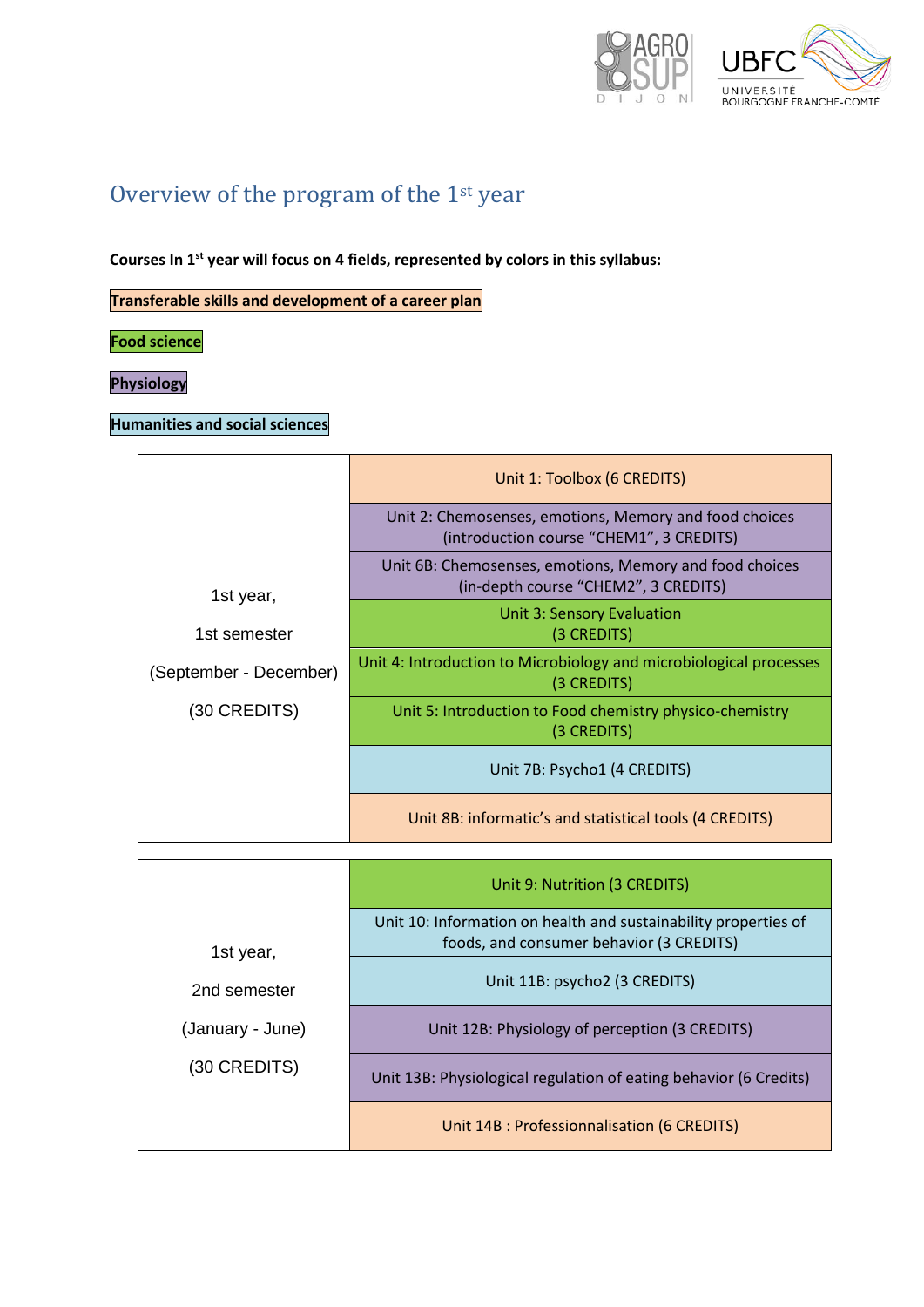

Unit 15B : 2 months Internship (6 CREDITS)

### <span id="page-4-0"></span>Units of 1st semester

<span id="page-4-1"></span>

| Unit 1 : Toolbox (6 credits)                                                                                                                                                                                                                                                                                                                                                                  |  |  |  |  |
|-----------------------------------------------------------------------------------------------------------------------------------------------------------------------------------------------------------------------------------------------------------------------------------------------------------------------------------------------------------------------------------------------|--|--|--|--|
| Unit supervisor:<br><b>Camille Loupiac</b>                                                                                                                                                                                                                                                                                                                                                    |  |  |  |  |
| Lectures: 60h<br>Lecturers:<br>Tutorials:<br>Ray Horn, Thierry Tran, Carmela Chateau, Laurent Beney,<br>Loïc Briand, Marthe Jewel, Gaëlle Arvisenet, Stéphane Guyot<br>Practicals:<br>Lecturers from the center of Languages and communication                                                                                                                                                |  |  |  |  |
| Objectives:<br>This unit will allow the students to become more familiar with the university studies in<br>France and the field of studies.<br>Students will discover the local scientific landscape. They will improve their skills in<br>communication and discover the rules of scientific communication.                                                                                  |  |  |  |  |
| Content:<br>• Language courses (French or English):                                                                                                                                                                                                                                                                                                                                           |  |  |  |  |
| • Communication:<br>Discovering the mechanisms of oral expression.<br>Controlling speech and discourse coherence.<br>Achieving systematic harmonious oral practice.<br>Becoming familiar with talks and confrontations.<br>Learning to steer a debate, facilitate a meeting, express an opinion and participate<br>in a conversation<br>Practical exercises with situations and case analysis |  |  |  |  |
| • Tools: students will learn how to read a scientific paper, how to search publications<br>related to a specific topic, to use a reference manager application.                                                                                                                                                                                                                               |  |  |  |  |
| • Towards a better definition of your career prospects:<br>Presentation of two research institutes (Joint Research Units PAM and CSGA) and<br>an innovation cluster (VITAGORA)                                                                                                                                                                                                                |  |  |  |  |
| Assessment:<br>Test to evaluate the level of language (French or English)<br>Abstract of scientific papers, with proper indexing of sources                                                                                                                                                                                                                                                   |  |  |  |  |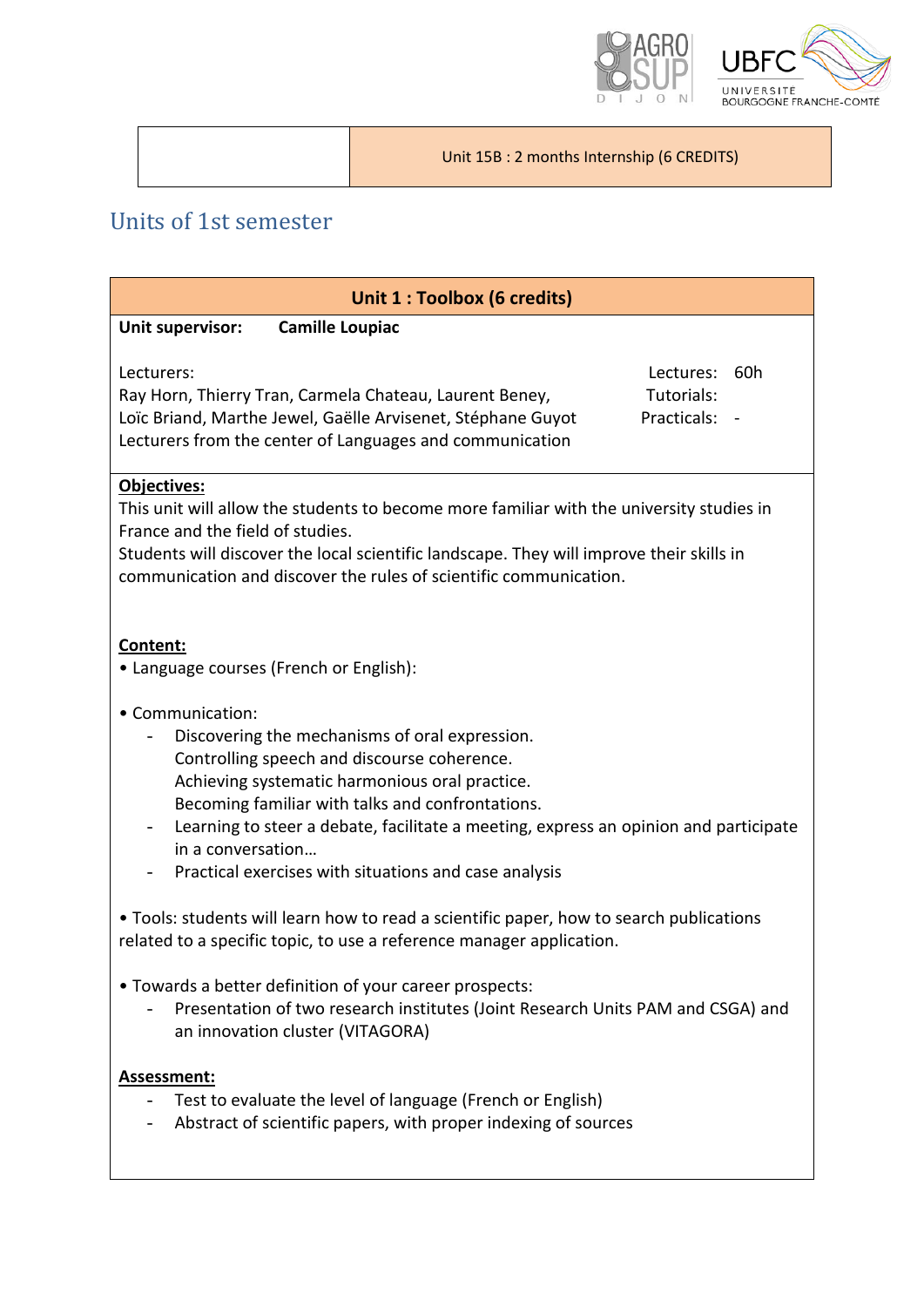



*Courses of this Unit are shared with the students of the major "MP2"*

#### <span id="page-5-0"></span>**Unit 2: Chemosenses, Emotions, Memory and Food Choice,** *Introduction course "CHEM1"* **(3 credits)**

| <b>Unit supervisor:</b> | <b>Frédérique Datiche</b> |  |
|-------------------------|---------------------------|--|
| Lecturers :             | Lectures: 20h             |  |
| Frédérique Datiche      | Tutorials: 2h             |  |
|                         | Practicals: 3h            |  |

#### **Objectives:**

The aim of this course is to present to the students various factors known to influence the process of food choice, translating the acceptance or the rejection of a food. The eating habits, even if motivated by internal needs for energy order, stays a voluntary behavior based on the consumer's decision. Whatever his internal state, the consumer keeps the power to consume or not to consume certain food. Multiple factors are involved in this decision since feeding behavior involves 2 systems, a homeostatic and a hedonic one. Thus, we will pay attention to: the learning and memory processes, the emotional dimension of eating, the food palatability and reward.

#### **Organization :**

Themes of the lectures: (F Datiche)

-Neurosciences basics: human brain anatomy

-Neuroanatomical and functional basis of memory

-Role of learning & memory processes in feeding behavior

-Brain and reward circuit

-Neuroanatomical substrate of emotions

Theme of the tutorial : physiology of food intake (N Khan)

Theme of the Practical: (F Datiche)

Brain neuroanatomy : illustration of regions involved in memory, emotions, reward and food intake

#### **Assessment :**

- Ongoing assessment: a short written exam will be organized to test the knowledge acquired during the Practical session
- Final assessment: A written exam will be organized in December to test the knowledge acquired during the lectures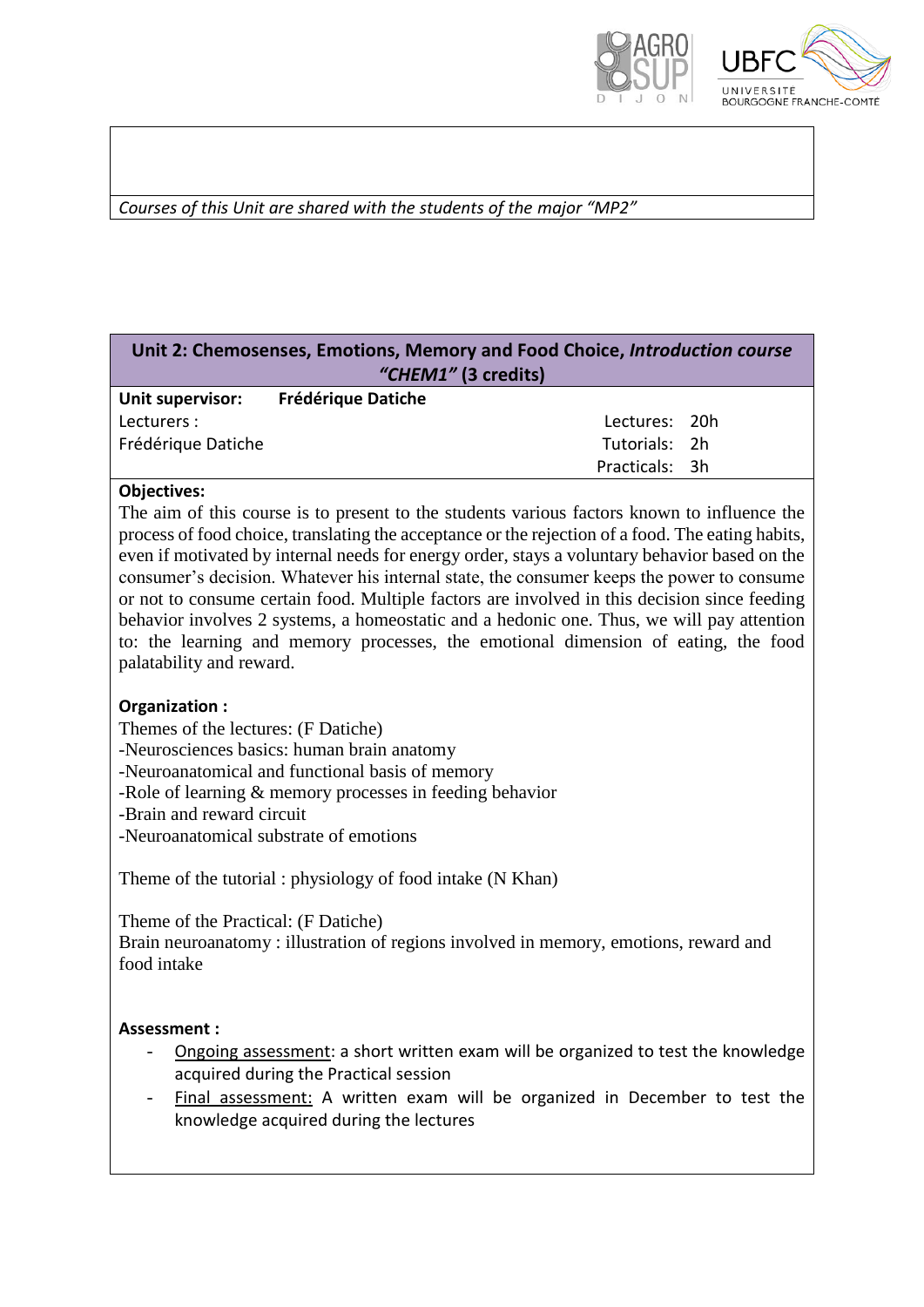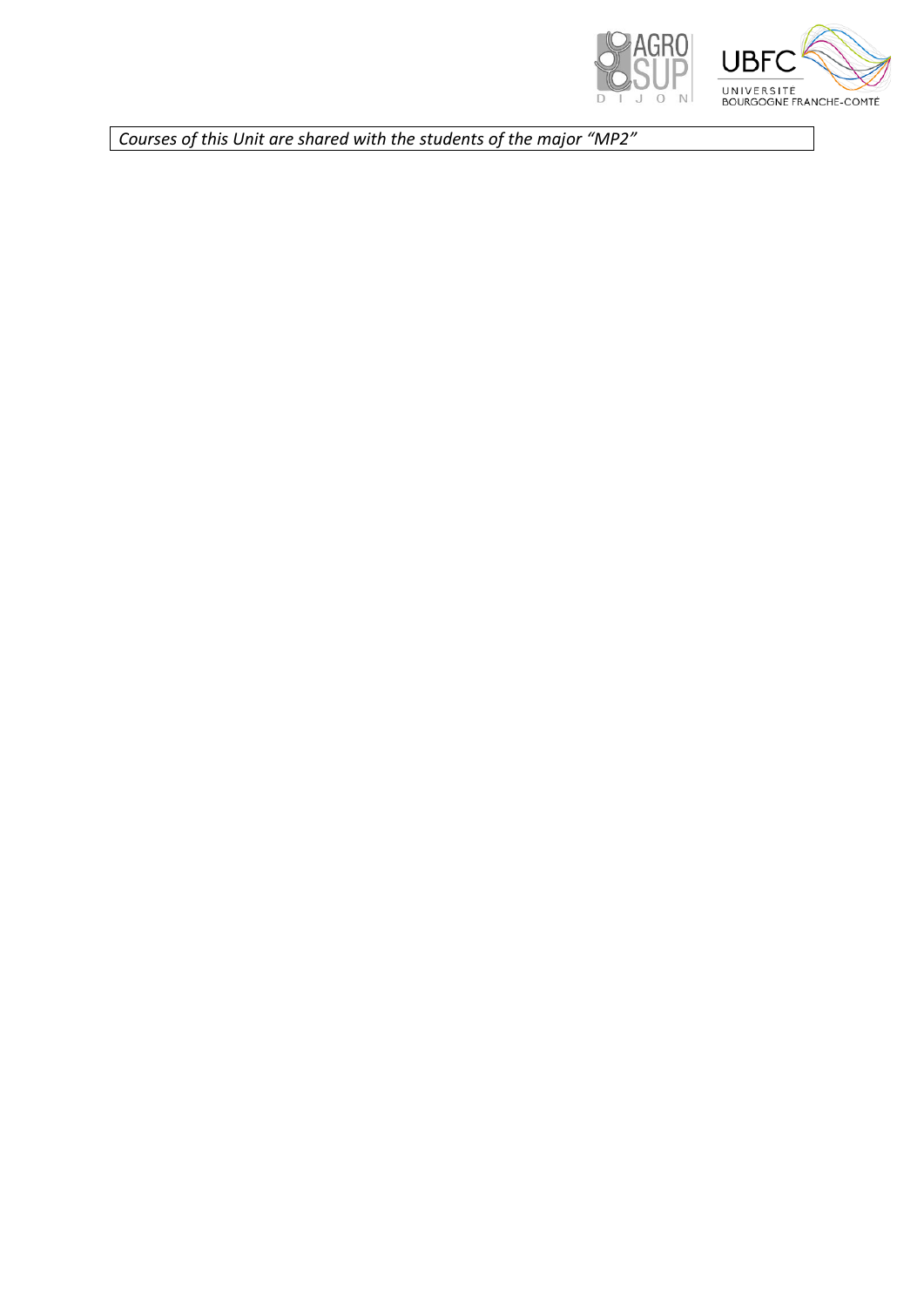

<span id="page-7-0"></span>

| Unit 6B: Chemosenses, Emotions, Memory and Food Choice, in-depth Course<br>"CHEM2" (3 credits) |                 |  |  |
|------------------------------------------------------------------------------------------------|-----------------|--|--|
| Unit supervisor: Frédérique Datiche                                                            |                 |  |  |
| Lecturers: Naïm Khan                                                                           | Lectures: -     |  |  |
| Frédérique Datiche                                                                             | Tutorials: 12h  |  |  |
|                                                                                                | Practicals: 12h |  |  |
|                                                                                                | Project: No     |  |  |

#### **Objectives:**

Even if the biological basis remains to be elucidated, it is well-know that interactions exist between stress and food intake. Stress has been suggested as one environmental factor that may contribute to the development of maladaptive food choices and obesity. Of particular importance is the effect of chronic psychosocial stress on dietary preferences and food consumption. As an example, the rewarding properties of sweet palatable foods confer stress relief. Stressors impact energy balance and affective state in a manner that depends on a multitude of factors, including genetic, sex-dependent, psycho social, nutritional, metabolic, and experience-dependent elements. The aim of this teaching unit is to show the complexity of physiological and behavioral interactions that link stress, food intake and emotional state.

#### **Organization :**

\*Some tutorial sessions will deal with :

-the type of stressors, acute vs chronic stress

-the Stress-induced activation of the neuroendocrine hypothalamic-pituitary-adrenal (HPA) axis and glucocorticoid synthesis

- the impact of stress on food intake (hyperphagia or anorexia)

\*Some tutorial sessions will consist of analysis of scientific articles by students and oral presentation

\* The practical session will consist of a group work. The aim will be to learn how to formulate a research hypothesis and how to design the experimental design, focusing on stress, feeding behavior and/or odors

#### **Assessment :**

Ongoing assessment:

- Individual oral presentations of scientific articles will be assessed.

The Group work will be assessed via a short written report and an oral presentation Final assessment: A written exam will be organized in December to test the knowledge acquired during the lectures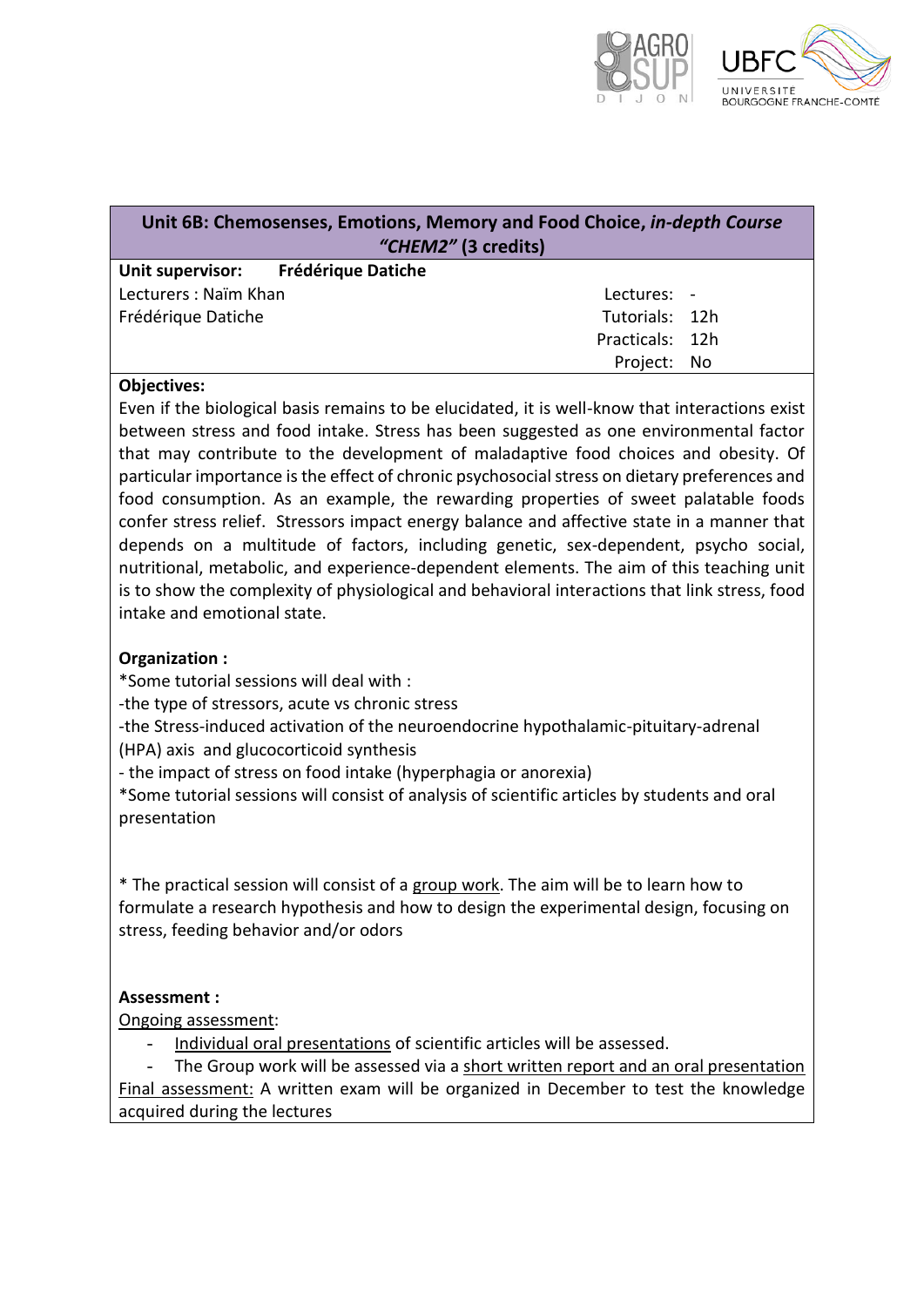

<span id="page-8-0"></span>

| <b>Unit 3: Sensory evaluation (3 credits)</b> |                 |  |  |
|-----------------------------------------------|-----------------|--|--|
| Unit supervisor: Gaëlle Arvisenet             |                 |  |  |
|                                               |                 |  |  |
| Lecturers :                                   | Lectures: 6h    |  |  |
| Hélène Labouré and Gaëlle Arvisenet           | Tutorials: -    |  |  |
|                                               | Practicals: 18h |  |  |
|                                               | Project: No     |  |  |
|                                               |                 |  |  |

This course will provide students with an introduction to sensory evaluation applied to product development. The lectures will cover the methodologies used to characterize food sensory properties and evaluate consumers' food appreciation. During practical ssessions, students will apply those methodologies currently used in food development.

- Sensory demo (perception, cross modal effects, expectation effects, context effects…)
- **What is sensory evaluation** and why using it in sensory evaluation?
- **Consumer tests:** Ranking, numerical and semantic scales, JAR scales; Application: data analysis & interpretation, report writing
- **Discrimination tests:** triangle test, 2AFC, Tetrad, inferential statistics and binomial distribution; Application: Preparation of a test, data collection, data analysis & interpretation, report writing
- **Descriptive tests**: Principle of Quantitative Descriptive analysis QDA + limits of QDA and necessity of alternative methods), Application: Vocabulary generation, interpretation of data
- **New descriptive methods**: CATA, Flash Profile, Projective mapping; Application: Reading of a scientific article in groups, report-back session: Which test, for which objective, and which type of data?
- **Linking sensory properties and consumer appreciation**: Penalty analysis; Application of penalty analysis

**Expected learning outcomes:** Learning objectives for this course include 1) acquiring an understanding of sensory evaluation methodologies and their application to food development; 2) identify the components of a good sensory tests protocol, understanding the importance of a properly writing of protocols 3) interpret the results of sensory tests and their implications for food development

#### **Assessment:**

- Ongoing assessment: reports and oral presentation (ongoing assessment)
- A final exam: multiple choice or short answer questions covering all material presented during the lectures and labs.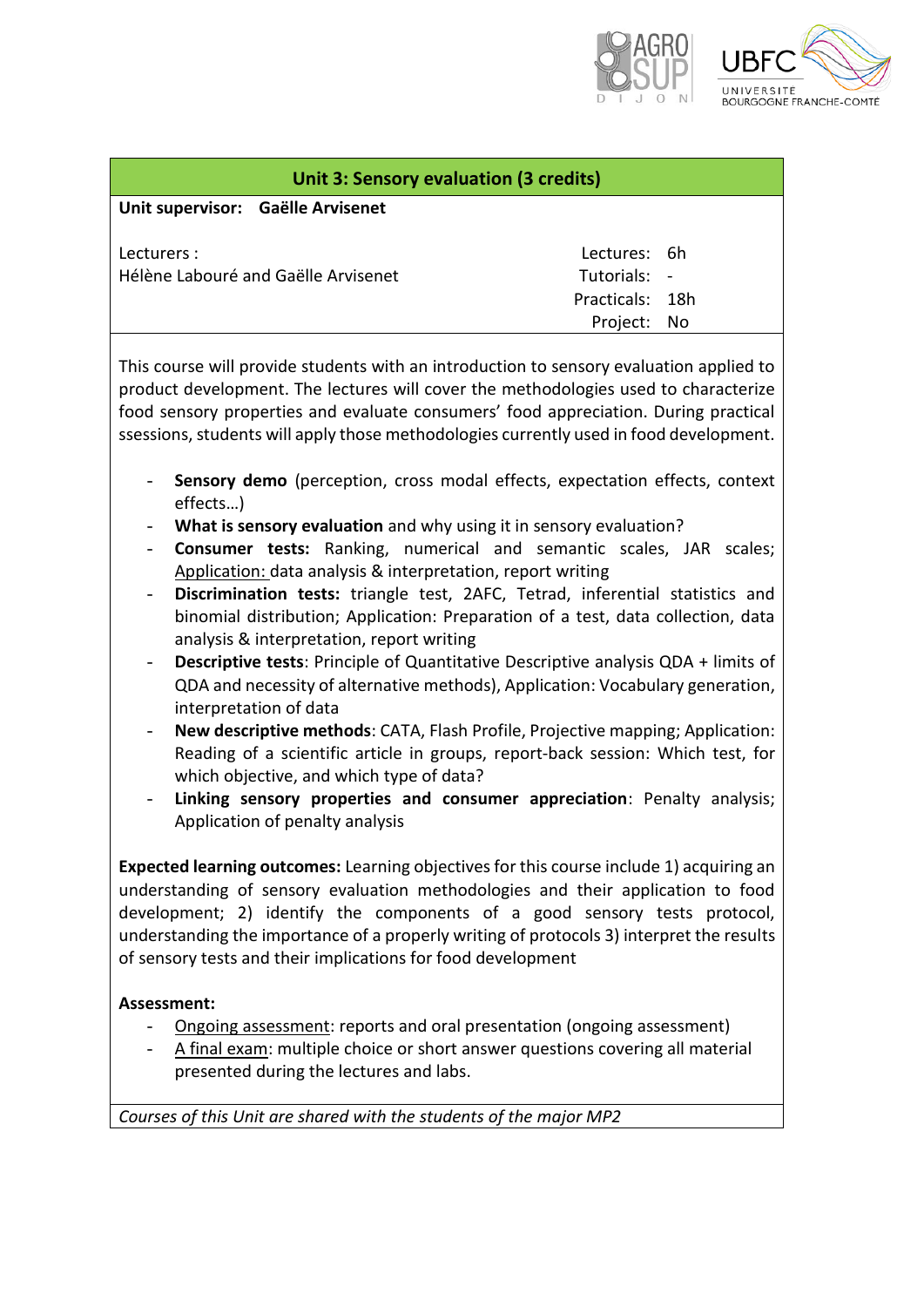

#### <span id="page-9-0"></span>**Unit 4: Introduction to Microbiology and microbiological processes (3 credits)**

#### **Unit supervisor: Stéphane Guyot**

| Lecturers:                  | Lectures: 16h |
|-----------------------------|---------------|
| Stéphane Guyot              | Tutorials: 4h |
| Stéphanie Desroche-Weidmann | Practicals: - |
| Gaël Belliot                | Project: No   |

#### **Content of the Unit:**

The aim of this teaching Unit is to provide basics knowledge in biology and more particularly in microbiology, parasitology and virology in the context of food design. One the one hand, microorganisms are widely used in the field of food technology to transform raw matter by the means of fermentation for instance, produce aroma compounds or other compounds of interest. On the other hand, fight against undesired microorganisms and parasites is essential to avoid the presence of pathogens (as *Listeria monocytogenes* and *Salmonella* for pathogen bacteria and Cryptosporidium for parasites) or alteration flora in food matrix. Moreover, non-living entities also called viruses, as Norovirus and Rotavirus, can contaminate food matrix and must be destroyed before the consumption step.

#### **Lectures:**

- Basics in cell biology: living tree, classification and structure of bacteria, fungi and parasites and their behavior in the context of food production (some examples) (4 h)
- Virology: definition / structure / classification of viruses. Collective poisoning related to viruses. Ways of food contamination by viruses. (4 h)
- Nutrional requirements of microorganisms, Microbial metabolism, Fermentation : ex dairy products (4 h)
- Impact of microorganisms on food quality (4 h)

#### **Tutorials:**

- Growth parameters of microorganisms (2 h)
- Document analysis on fermentation flora (2 h)

#### **Expected learning outcomes**

Basics in the cell biology and more specifically in microbiology and in virology in the context of food sciences.

Ability to retrieve information, analyze it, and transcribe it orally and in reports.

#### **Assessment**

Ongoing assessment: oral presentation and short exam (oral or written)

Final assessment: multiple choice or short answer questions covering all material presented during the lectures and tutorials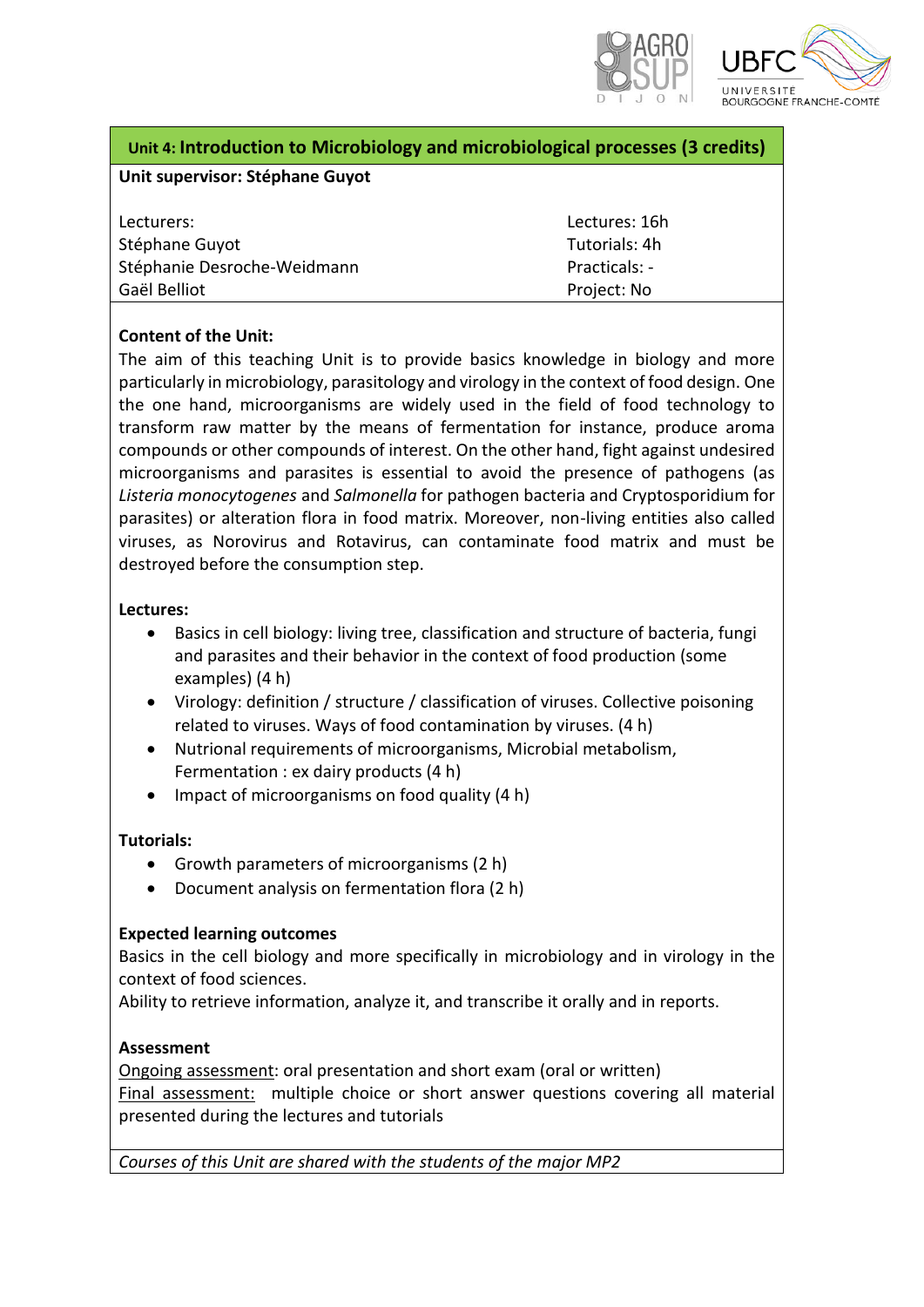

<span id="page-10-0"></span>

| Unit 5: Introduction to Food chemistry physico-chemistry (3 credits) |                                  |                |  |
|----------------------------------------------------------------------|----------------------------------|----------------|--|
|                                                                      | Unit supervisor: Camille Loupiac |                |  |
| Lecturers :                                                          |                                  | Lectures: 12h  |  |
| Camille Loupiac                                                      |                                  | Tutorials: 12h |  |
|                                                                      |                                  | Practicals : - |  |
|                                                                      |                                  | Project: Yes   |  |

#### **Program:**

#### *Lectures :*

Food components: structure and analysis; Proteins (2h); Polysaccharides (2h); Lipids (2h); Antioxydants (2h); Vitamins (2h); Minerals (2h)

#### *Tutorials:*

Food components and analysis with cases studies: International foods (students choice) and formulated products (super food proteins powder, meat, milk, hemp protein dessert, jam, candies, chocolates, yoghurt, …) 8h

Debriefing of the cases studies: 4h

#### **Expected learning outcomes:**

Basic knowledge in biochemistry, analytical chemistry applied to food components

Understanding what are the main and minor food components by reading the packaging

To be able to find how to carry out the analysis of these components

#### **Assessment**

Ongoing assessment: practical report/ exercice on food composition Final assessment: Exam on food composition and analysis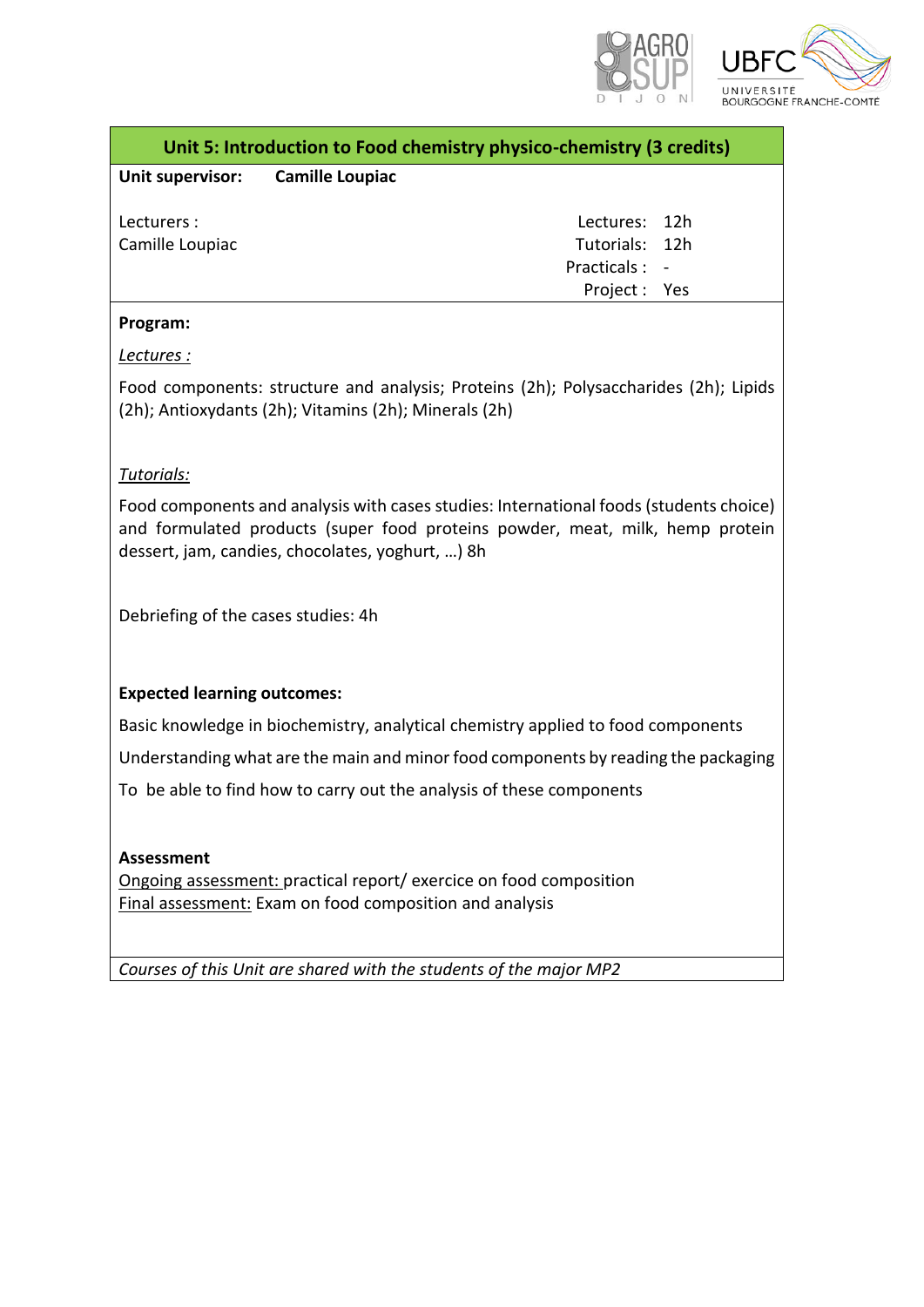

<span id="page-11-0"></span>

| Unit 7B: Psycho1 (4 credits)                                                                    |                  |  |  |
|-------------------------------------------------------------------------------------------------|------------------|--|--|
| <b>Matthieu Duboys Delabarre</b><br>Unit supervisor:                                            |                  |  |  |
|                                                                                                 |                  |  |  |
| Lecturers :                                                                                     | 20h<br>Lectures: |  |  |
| Matthieu Duboys Delabarre, Renaud Brochard                                                      | Tutorials:<br>12 |  |  |
|                                                                                                 | Practicals:      |  |  |
| This Unit will be composed of two parts:                                                        | Project :<br>Yes |  |  |
| ❖ Psychophysics                                                                                 |                  |  |  |
| Principle of perception (gestalt theory)                                                        |                  |  |  |
| How to measure and model perception                                                             |                  |  |  |
|                                                                                                 |                  |  |  |
| ❖ Sociology                                                                                     |                  |  |  |
| This part of the course aims to explore the sociological dimension of food facts. Its objective |                  |  |  |
| is to make students understand that food activity, beyond its biological and psychological      |                  |  |  |
| dimensions, is also based on collective logic.                                                  |                  |  |  |
| This module                                                                                     |                  |  |  |
| 1- Introduction                                                                                 |                  |  |  |
| a. Food and eating an object of sociology                                                       |                  |  |  |
| b. The human food system                                                                        |                  |  |  |
| 2- The eternal eater: an anthropological point of view                                          |                  |  |  |
| <b>Rules and structure</b><br>a.                                                                |                  |  |  |
| Incorporation and symbolic significance<br>b.                                                   |                  |  |  |
| 3- Theorizing the food system                                                                   |                  |  |  |
| The functionalist approach<br>a.                                                                |                  |  |  |
| The structuralist approach<br>b.                                                                |                  |  |  |
| The developmental approach<br>$C_{\star}$                                                       |                  |  |  |
| The modern food system<br>4-                                                                    |                  |  |  |
| a. Contrasting traditional and modern food system                                               |                  |  |  |
| b. Two way of thinking the rationalization of food system                                       |                  |  |  |
| i. A McDonaldization process?                                                                   |                  |  |  |
| Rationalization and modern view of diet and health<br>ii.                                       |                  |  |  |
| The "gastroanomie" theory<br>c.                                                                 |                  |  |  |
| Risk and scare: the question of confidence<br>d.                                                |                  |  |  |
| Delocalisation and relocalisation: eater's food reflexivity<br>e.                               |                  |  |  |
| Assessment:                                                                                     |                  |  |  |
| Ongoing assessment: the part about sociology will be evaluated through an oral                  |                  |  |  |
| presentation work carried out in groups (groups of students choose a theme and treat it         |                  |  |  |
| from a scientific corpus in socio-anthropology of food).                                        |                  |  |  |

Final assessment: multiple choice, short answer questions, or analysis of a document about the part dealing with psychophysics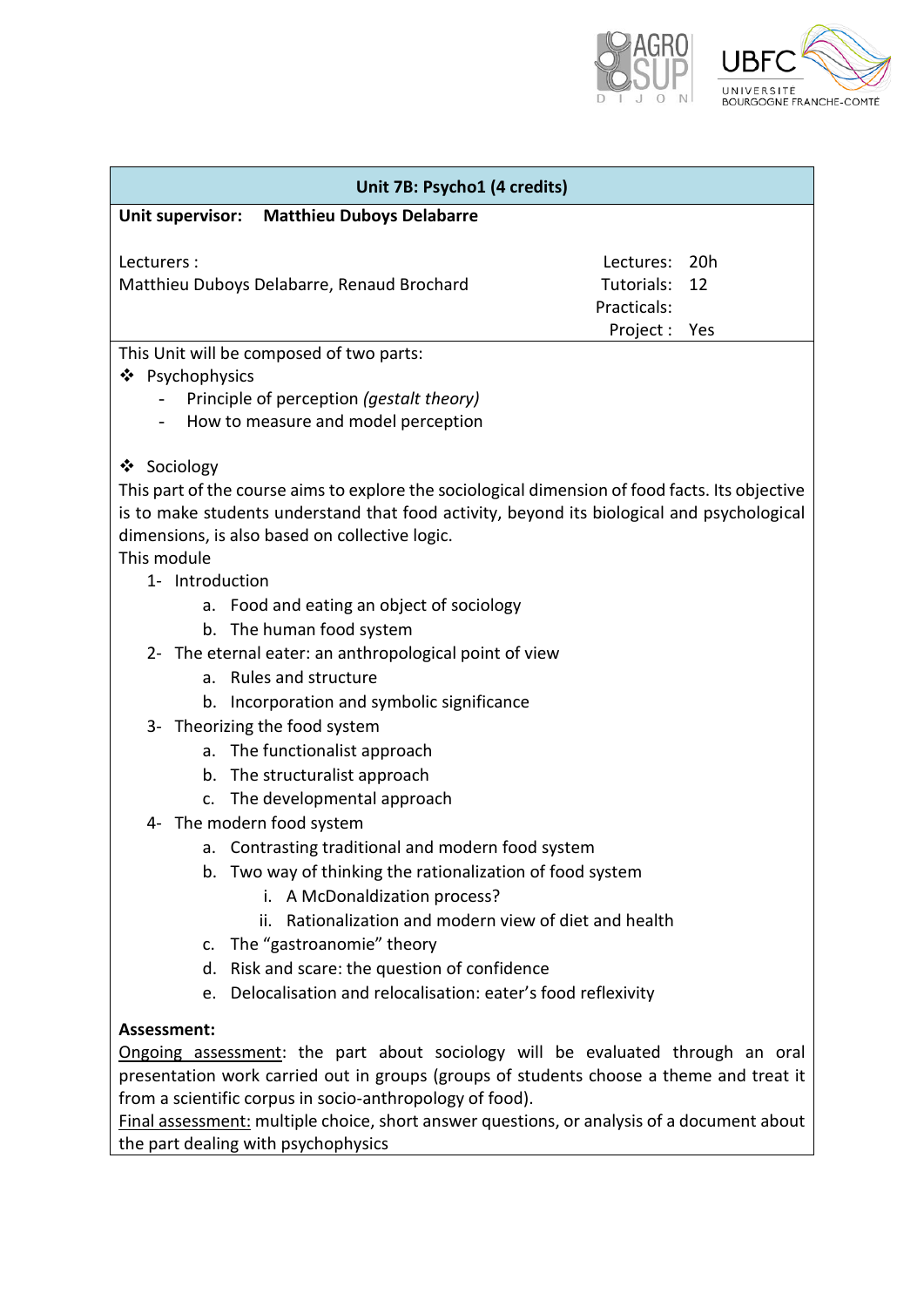

<span id="page-12-0"></span>

| Unit 8B: informatic's and statistical tools (4 credits) |                |  |
|---------------------------------------------------------|----------------|--|
| Unit supervisor: Laurence Dujourdy                      |                |  |
| Lecturers :                                             | Lectures: 14h  |  |
| Laurence Dujourdy, Ludovic Journaux, Wallid             | Tutorials: 16h |  |
| Horrigue                                                | Practicals: -  |  |
|                                                         | Project: Yes   |  |

In this Unit, students will learn to carry out the statistical analyses needed to properly analyze the different data usually collected when studying consumers' choices and behavior. They will learn the different statistical tests and how to choose a test according to the nature of the dataset they need to analyze. They will apply the statistical tests with two softwares: Excel and R.

#### **Program:**

- Introduction to statistics
- Descriptive statistics graphs and regression, using Excel software
- Introduction to R software
- Univariate statistics
	- Inferential statistics on R, confidence intervals, parametric and non-parametric tests
	- applying these tests in Excel
	- One-way ANOVA, Kruskal-Wallis

#### **Assessment**

Ongoing assessment: Students will apply their newly acquired skills and knowledge by analyzing a dataset with the softwares R and Excel. This personal work will be evaluated. Final exam: multiple choice, short-answer or essay questions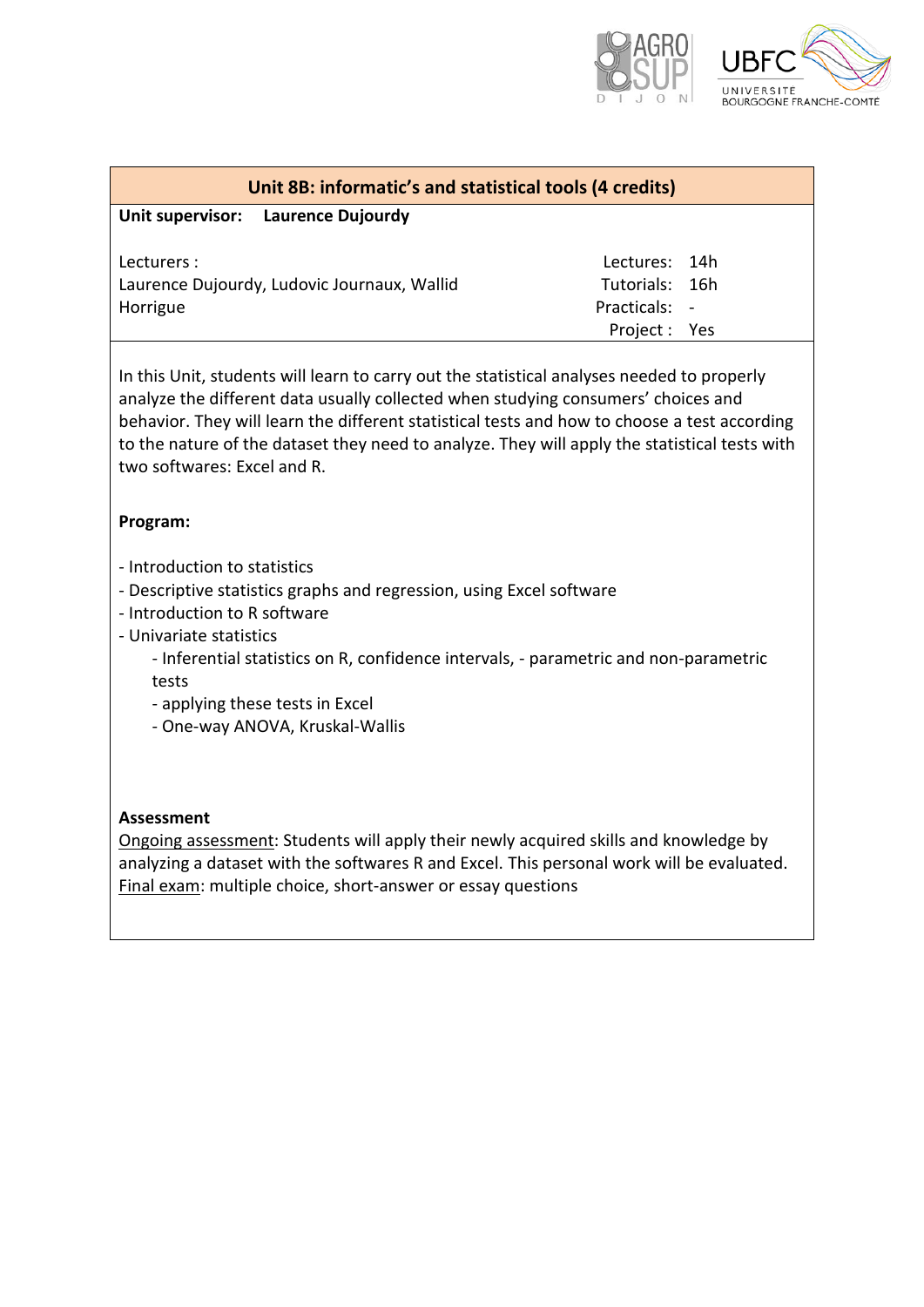

# <span id="page-13-0"></span>Units of 2nd semester

<span id="page-13-1"></span>

| <b>Unit 9: Nutrition (3 credits)</b>                                                                                                                                                                                                                                                         |                                                     |                 |  |
|----------------------------------------------------------------------------------------------------------------------------------------------------------------------------------------------------------------------------------------------------------------------------------------------|-----------------------------------------------------|-----------------|--|
| <b>Laurent Demizieux</b><br>Unit supervisor:                                                                                                                                                                                                                                                 |                                                     |                 |  |
| Lecturers:<br>Laurent Demizieux, Charles Thomas                                                                                                                                                                                                                                              | Lectures:<br>Tutorials:<br>Practicals:<br>Project : | 16h<br>8h<br>No |  |
| Program<br><b>Introduction to Nutrition</b><br>Understand and measuring Energy expenditure<br>$\overline{\phantom{0}}$<br>Proteins in foods<br>Lipids in foods<br>Glucids in foods<br>Micronutrients<br><b>Epidemiology of Nutrition</b>                                                     |                                                     |                 |  |
| <b>Assessment</b>                                                                                                                                                                                                                                                                            |                                                     |                 |  |
| Ongoing assessment:<br>Individual homework: synthesis of 2-3 articles on a topic presented during courses<br>or tutorials<br>Work in a pair: presentation of a controversial subject, confrontation of<br>arguments<br>Final assessment:<br>Multiple choice, short-answer or essay questions |                                                     |                 |  |
| Courses of this Unit are shared with the students of the major MP2                                                                                                                                                                                                                           |                                                     |                 |  |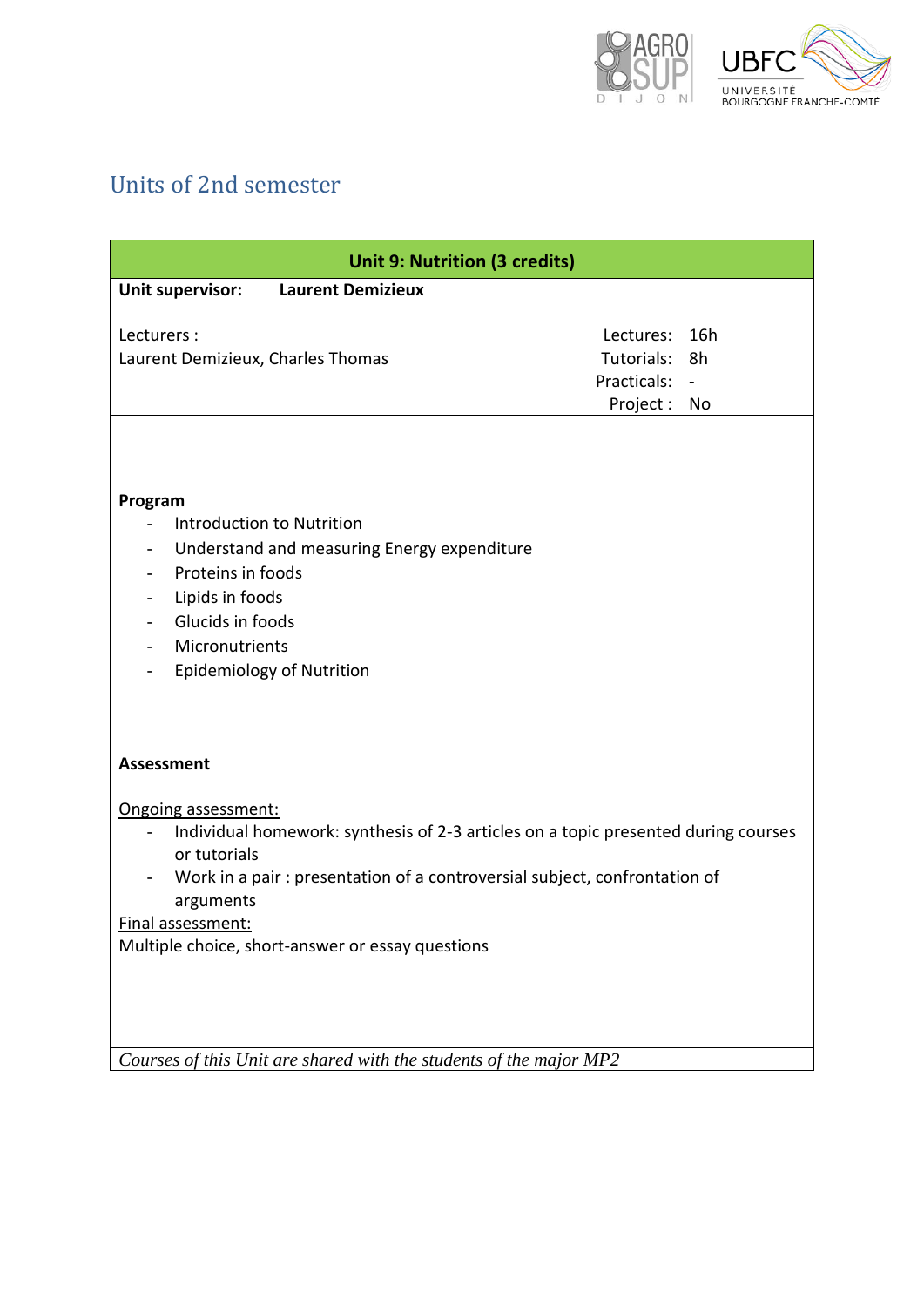

<span id="page-14-0"></span>

| Unit 10: Information on health and sustainability properties of foods, and |
|----------------------------------------------------------------------------|
| consumer behavior (3 Credits)                                              |

| Unit supervisor:               | Gaëlle Arvisenet                                   |               |  |
|--------------------------------|----------------------------------------------------|---------------|--|
|                                |                                                    |               |  |
| Lecturers:                     |                                                    | Lectures: 16h |  |
|                                | Gaëlle Arvisenet, Lucile Marty, Juliana Melendrez, | Tutorials: 8h |  |
| <b>Emmanuelle Ricaud Oneto</b> |                                                    | Practicals: - |  |
|                                |                                                    | Project: No   |  |

#### **Objectives**

Consumers are increasingly exposed to various types of information about their food. (content, origin, and quality labels effects on health and environment …). In this unit, students will consider how consumers perceive, understand ad react to various types of information, and how their food perception and diet can be influenced. A focus will be made on information about food sustainability and healthiness.

#### **Program:**

- Overview of all the types of information that are provided to consumers about food nutritional or environmental quality
- How consumers pay attention to, perceive, and understand labels, FOP (Front-ofpack), and other information
- How information about healthiness and sustainability of food can influence sensory perception, liking, representations about food, food choice and consumption
- Reverse and unexpected effects of information: When providing information decrease the quality of diet
- Is another communication possible? New strategies to encourage consumers towards a healthier and more sustainable diet
- Methodology issues: overview of the methodological approaches used to study the effect of information

#### **Assessment:**

1. Ongoing assessment: Throughout the unit, methodological approaches used to study the effect of information will be addressed. At the end of the unit, students will work by group on a protocol to study a specific question related to the content of the unit. They will present their work to other students

2. Final assessment: Short-answer or essay questions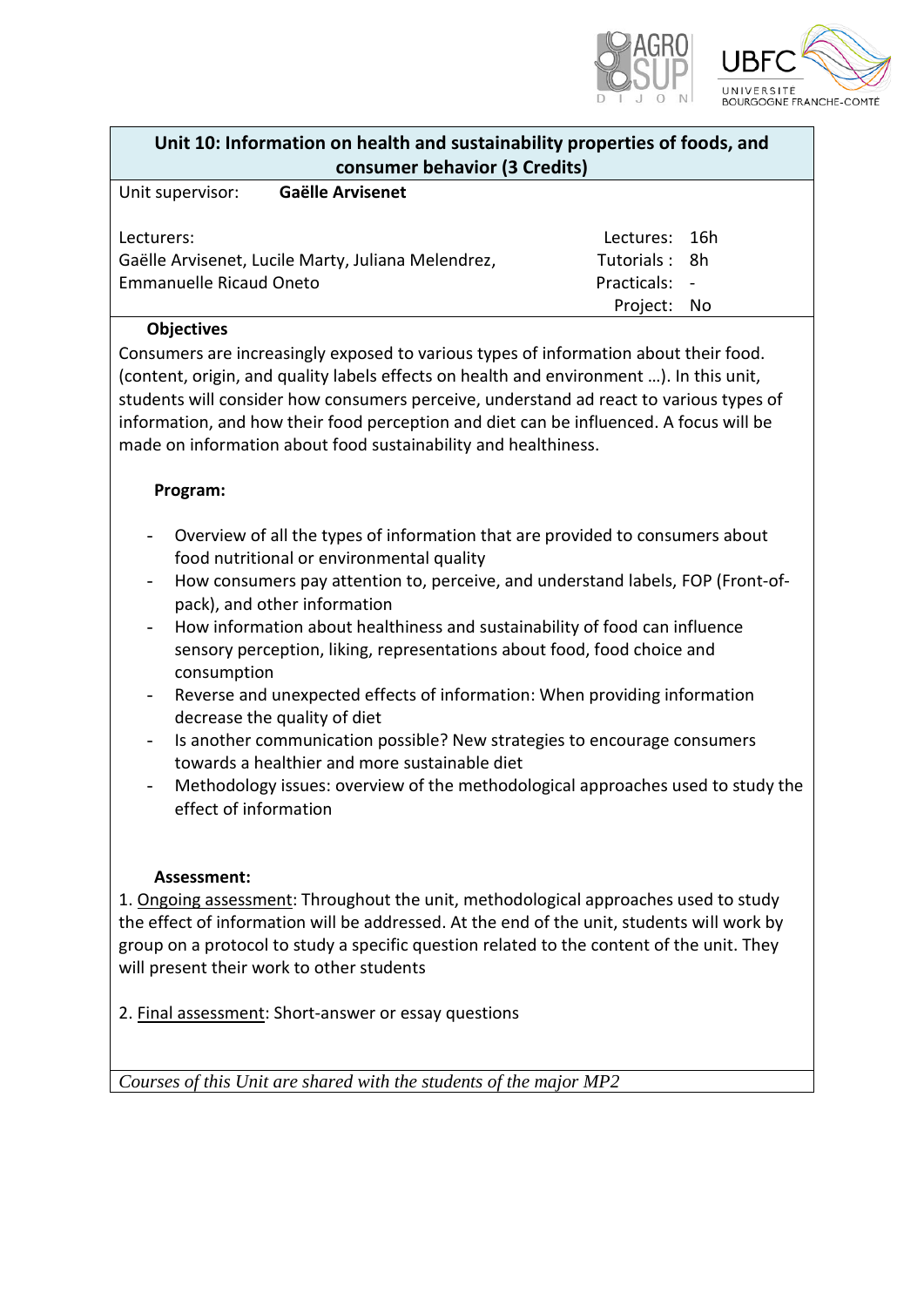

<span id="page-15-0"></span>

| Unit 11B: Psycho2 (3 credits)                                                                                                                                                                                                                                                                                                                                                                                                                                                                                                                                                                                                                                                                                                                                                                                                                                                                                                 |                                                                         |
|-------------------------------------------------------------------------------------------------------------------------------------------------------------------------------------------------------------------------------------------------------------------------------------------------------------------------------------------------------------------------------------------------------------------------------------------------------------------------------------------------------------------------------------------------------------------------------------------------------------------------------------------------------------------------------------------------------------------------------------------------------------------------------------------------------------------------------------------------------------------------------------------------------------------------------|-------------------------------------------------------------------------|
| Unit supervisor:<br>Dimitri Naczaj                                                                                                                                                                                                                                                                                                                                                                                                                                                                                                                                                                                                                                                                                                                                                                                                                                                                                            |                                                                         |
| Lecturers :<br>Dimitri Naczal, Jean-Pierre Thibaut                                                                                                                                                                                                                                                                                                                                                                                                                                                                                                                                                                                                                                                                                                                                                                                                                                                                            | Lectures: 20h<br>12h<br>Tutorials:<br>Practicals:                       |
|                                                                                                                                                                                                                                                                                                                                                                                                                                                                                                                                                                                                                                                                                                                                                                                                                                                                                                                               | Projects: No                                                            |
| This course will provide students with an introduction to social psychology and<br>development psychology.                                                                                                                                                                                                                                                                                                                                                                                                                                                                                                                                                                                                                                                                                                                                                                                                                    |                                                                         |
| Program:                                                                                                                                                                                                                                                                                                                                                                                                                                                                                                                                                                                                                                                                                                                                                                                                                                                                                                                      |                                                                         |
| A. Part one: Social psychology<br>Introduction to social psychology<br>$\overline{\phantom{0}}$<br>- Definitions & history<br>- Applied social psychology<br>- Reading a grid of social psychology; cognitive biases<br>Scientific method<br>$\overline{\phantom{a}}$<br>The progress of a scientific study (problematic, resources, hypothesis,<br>research ethics, etc.)<br>The measurements (how to ask the questions, how to administer them,<br>how to calculate and interpret the answers)<br>- Questionnaire data submission and processing tools - 4h<br>Social Identity<br>Self and identity: Knowledge and self-image, Social comparison<br>- The perception of groups: Social categorization, Stereotypes, prejudices &<br>discrimination<br>Social influence<br>Standards & conformism: Conformity & minority influence, Authority &<br>rebellion<br>Influence: Attitude & persuasion, Behavior & behavior change |                                                                         |
| <b>Part Two: Development psychology</b><br>В.<br>Age-related constraints: the development of language and executive<br>functions, problem-solving situation,<br>Prolonged attention and information control<br>$\qquad \qquad -$<br>an object of categorization and language.                                                                                                                                                                                                                                                                                                                                                                                                                                                                                                                                                                                                                                                 | Developmental cognition: Representations and their development, Food as |
| <b>Assessment</b><br>Ongoing assessment: Analysis of a document related to the social psychology program<br>Final assessment: Multiple choice, short-answer or essay questions, on the<br>development psychology program                                                                                                                                                                                                                                                                                                                                                                                                                                                                                                                                                                                                                                                                                                      |                                                                         |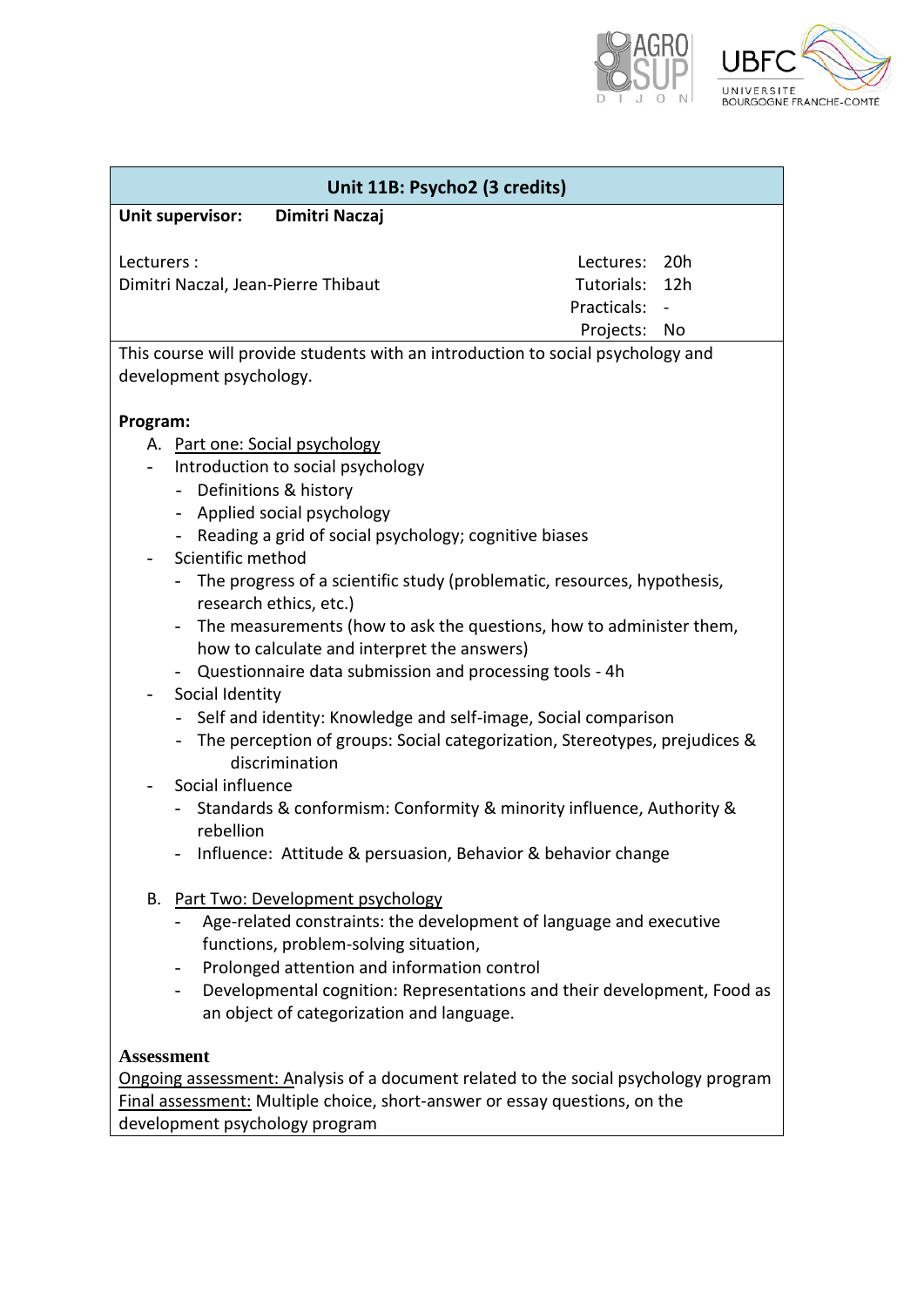

16h - 8h -

#### **Unit 12B: Physiology of perception (3 credits)**

#### <span id="page-16-0"></span>**Unit supervisor: Frédérique Datiche**

| Lecturers: Frédérique Datiche, Thierry Thomas d'Anguin, | Lectures:   |
|---------------------------------------------------------|-------------|
| Loïc Briand, Nanette Schneider                          | Tutorials:  |
|                                                         | Practicals: |
|                                                         | Project:    |

**Objectives:** The five senses of hearing, taste, smell, touch, and sight play an essential role in feeding behavior and food choices. Senses are involved in our perception of the food we eat and participate in the eating experience. First, this unit will describe the fundamentals properties of senses, and second, we will focus on the chemical senses (olfaction and taste)

#### **Program:**

#### **LECTURES**

#### **Fundamentals of sensory physiology**

-Sensory receptors (different sense organs ; sensory transduction ; receptor potential ; receptive field ; adaptation)

-Sensory circuits (Basic Principles: Divergence-Convergence of sensory information-Parallel/Serial processing unimodal sensory pathways - specific/Multimodal sensory pathways – nonspecific. Microcircuits :Lateral inhibition, Feedback)

-Sensory Perception (the brain transforms sensory messages into conscious perceptions Quality discrimination ; Pattern Recognition)

#### **The olfactory system**

-From the olfactory receptors to the brain areas involved in olfactory processing -Odorants vs. odors: chemical features and perception

#### **The gustatory system**

The taste receptors [The brain areas involved in gustatory processing](http://www.appstate.edu/~steelekm/classes/psy3203/Psychophysics/Intropsychophysics.html)

#### **PRACTICAL**

The practical session will be a *Group work* focusing on various key-words : preferencetaste-developmental changes, tools to study preference etc…

This will encourage active learning, and develop key critical-thinking, analysis of documents and communication.

#### **Assessment :**

Ongoing assessment (coefficient : 1): oral presentation will be organized at the end of the practical session

Final assessment (coefficient : 2). A written exam will be organized to test the knowledge related to the lectures program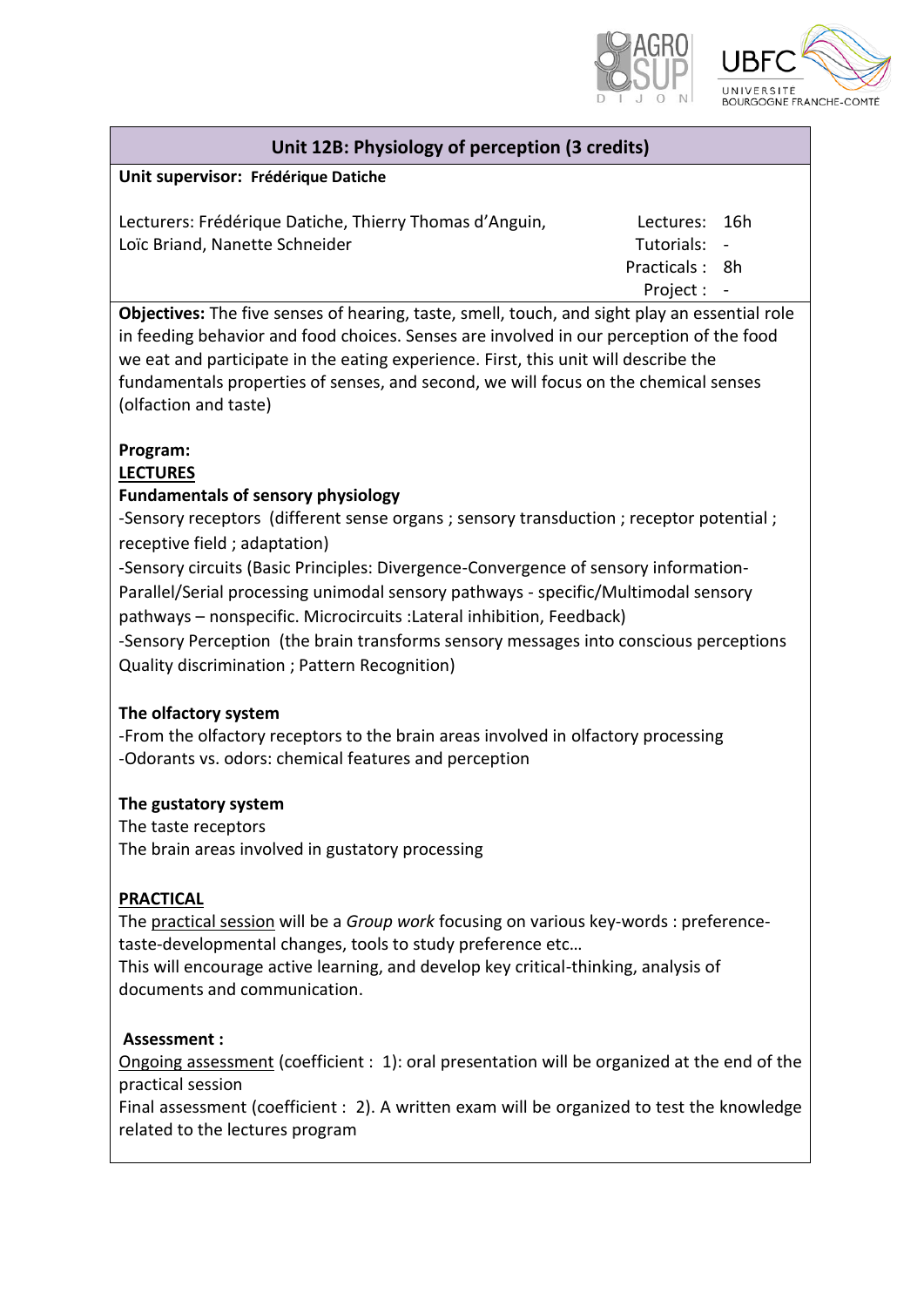

| Unit 13B: Physiological regulation of eating behavior (6 Credits) |  |
|-------------------------------------------------------------------|--|
|                                                                   |  |

<span id="page-17-0"></span>Unit supervisor: Naim Khan

Lecturers : Frédérique Datiche, Corinne Leloup, Naim Khan

Lectures : 30h Tutorial : 12h Practical : 4h

#### **Objectives:**

The control of feeding behavior is complex. The brain is able to detect the status of energy stores and to match energy intake with expenditure. The gut–brain axis controls appetite and satiety via neuronal and hormonal signals.

This course provides an integrated and physiological overview on how metabolic signals arising from the gastrointestinal tract, adipose tissue and other peripheral organs target the brain to regulate feeding, energy expenditure and hormones.

#### **Program:**

*Lectures (30h) :*

[Hypothalamic](https://en.wikipedia.org/wiki/Hypothalamic%E2%80%93pituitary%E2%80%93adrenal_axis)–pituitary gland system and neuroendocrine regulation of eating behavior

Satiety and satiation : what makes the difference ?

**[Gastrointestinal mechanisms of satiation for food.](https://www.ncbi.nlm.nih.gov/pubmed/15159171)** 

Food intake disorders (hyperphagia, anorexia etc…)

Role of adipokine*s* in metabolism and satiety

*Tutorial (12h)* **:**

**[The role of adipokines in inflammation and metabolic disease](https://www.ncbi.nlm.nih.gov/pmc/articles/PMC3518031/) New therapeutic targets for eating disorders and body-weight balance The example of the anorexia nervosa to illustrate the high prevalence of concomitant medical complications in eating disorders**

*Practical (4h) –*The use of rodent experimental models to investigate the feeding neuronal networks : physiological and behavioural methods

#### **Assessement :**

Ongoing assessment (coefficient : 2): oral presentation will be organized during tutorial sessions

Lecture assessment (coefficient : 4). A written exam will be organized to test the knowledge related to the lectures program

*Courses of this Unit are shared with the students of the master's course NSA*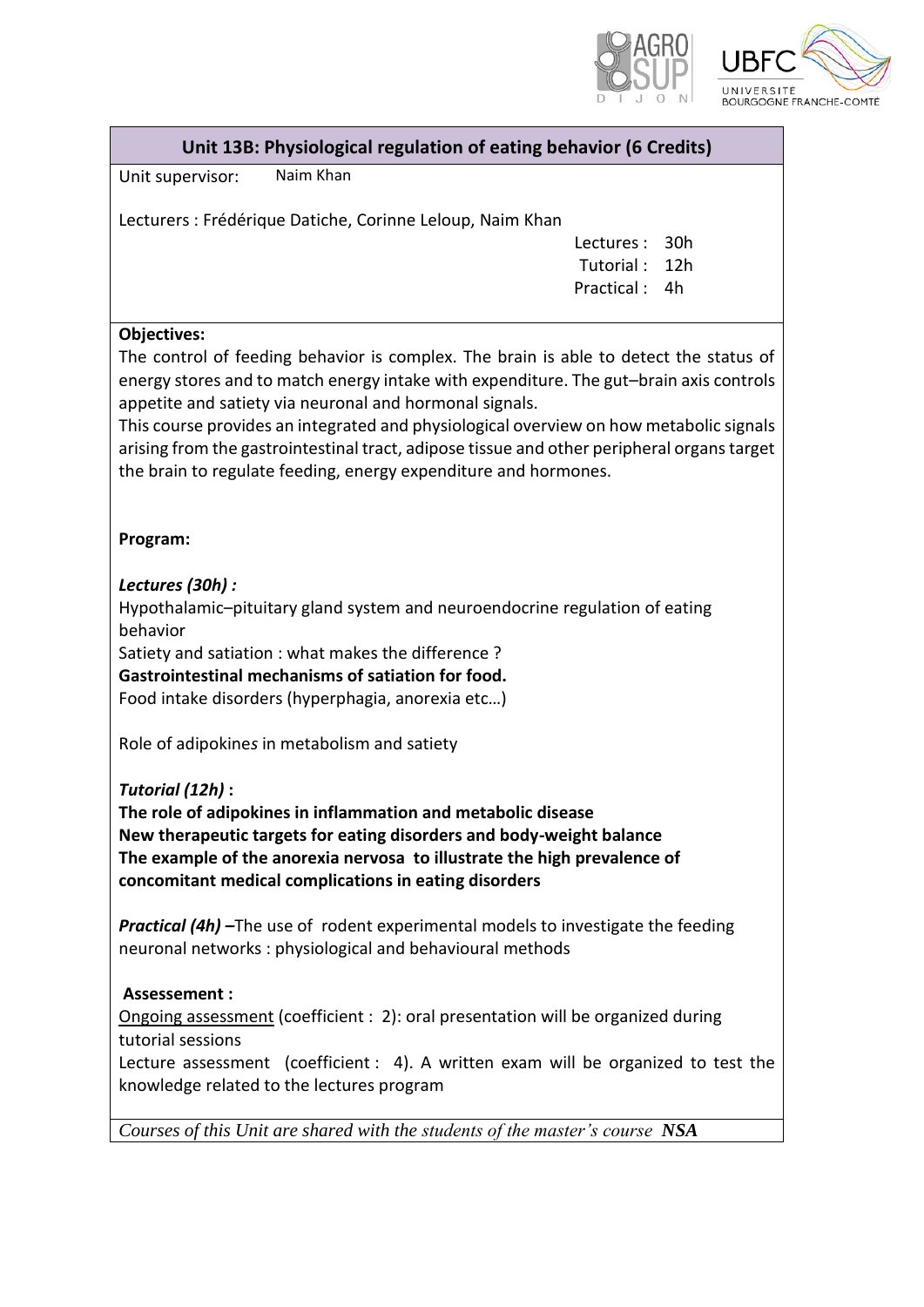



<span id="page-18-0"></span>

| <b>Unit 14B: Professionalization (6 credits)</b> |                                                           |                                                               |  |
|--------------------------------------------------|-----------------------------------------------------------|---------------------------------------------------------------|--|
| Unit supervisor:                                 | <b>Gaëlle Arvisenet</b>                                   |                                                               |  |
| Lecturers:                                       | Gaëlle Arvisenet, C. Château, Ray Horn, Pierre-Yves Louis | Lectures: -<br>Tutorials: 45<br>Practicals: -<br>Project: YES |  |
|                                                  |                                                           |                                                               |  |

#### **Objectives:**

The courses of this Unit will bring students to consider their carreer prospects, and to develop transferable skills needed.

#### **Program:**

- 1. Better definition of students' career plans. Methods and knowledge for developing strategies to pursue your career objectives after graduation.
- 2. Job hunting: developing and implementing career objectives
- 3. Understand the system of how university research works, identify the different carriers accessible to P2FOOD graduates, the different sectors that recruit, the different types of carriers, and the research landscape across the world
- 4. Students do a bibliographic search on professional outlets, how to find a PhD…
- 5. Research communication skills and scientific English
- 6. Biostatistics: Multiple factors ANOVA

#### **Expected learning outcomes:**

This unit will provide to the students a better knowledge of the professional landscape and will help them at better defining their carrier prospects.

They will develop transferable skills for both research and development, or more fundamental research

#### **Assessement:**

only ongoing assessment

- Literature review
	- Statistics assessment
- Oral presentation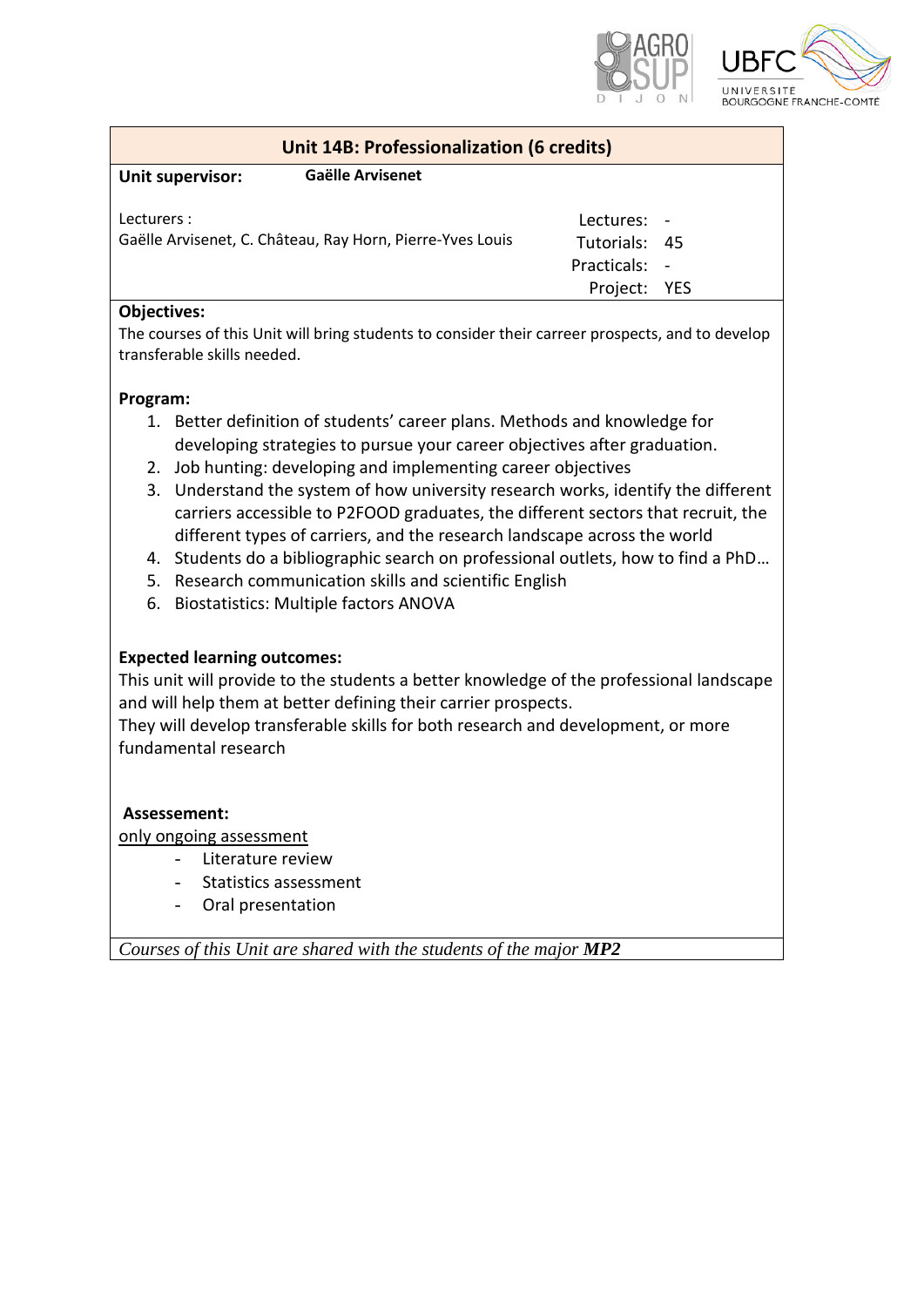

# <span id="page-19-0"></span>Overview of the program of the 2nd year

| Unit 1 : In-mouth perception of food and multi-sensory integration<br>(6 CREDITS°       |
|-----------------------------------------------------------------------------------------|
| Unit 2: Cognitive processes involved in food perception and<br>consumption (6 CREDITS)° |
| Unit 3: Cerebral basis for food behavior (6 CREDITS)°                                   |
| Unit 4: Food choices in specific populations (6 CREDITS)                                |
| Unit 5: Methodology and research training (6 CREDITS)°                                  |
| Internship 6 months (30 CREDITS)                                                        |
|                                                                                         |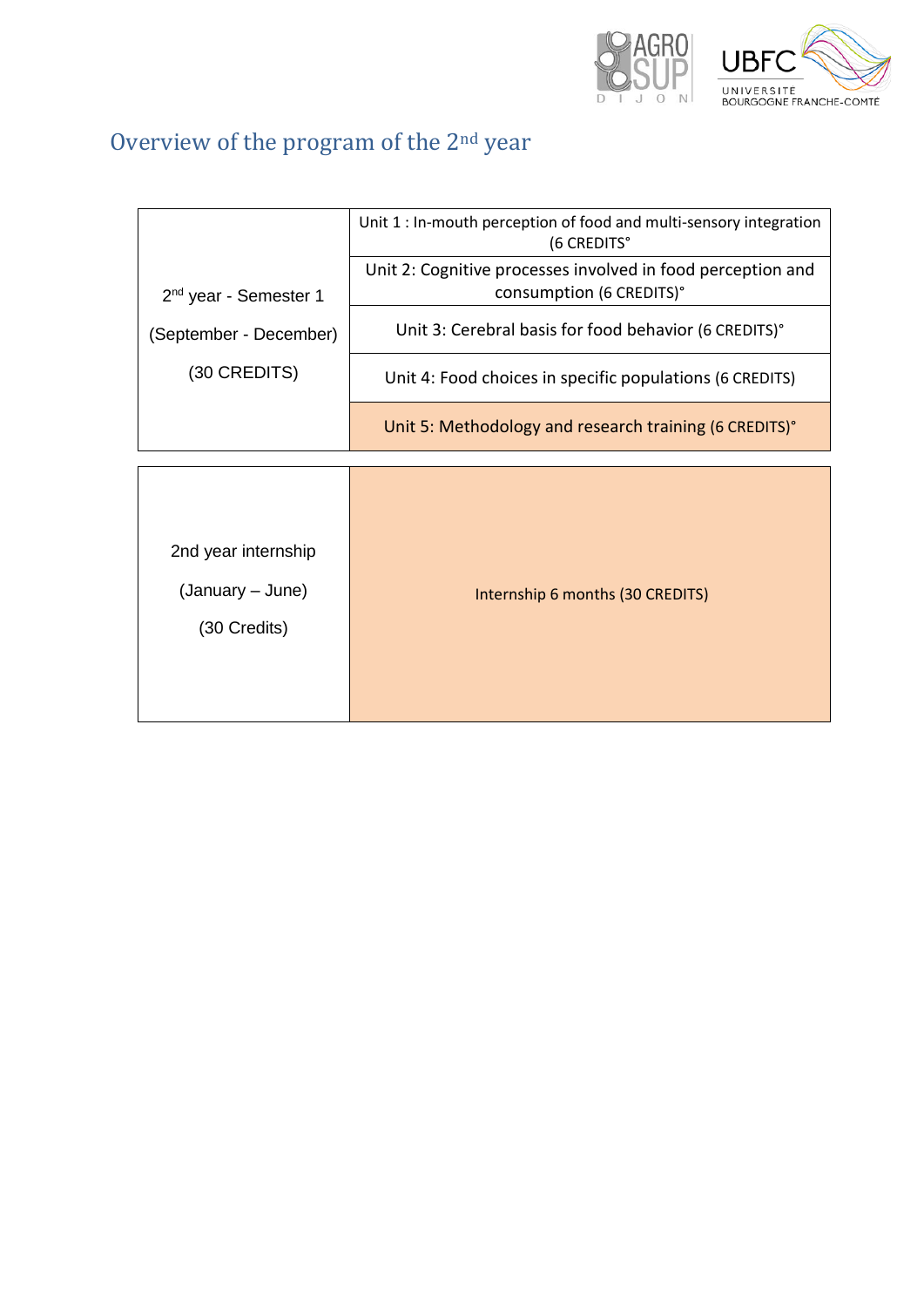

# <span id="page-20-0"></span>Units of 3rd semester

<span id="page-20-1"></span>

| Unit 1: Oral perception & Mutisensory integration (6 credits)                                                                                                                                                                                                                                                                                                                                                                                                                                                                                                                                                                                                                                                                                                                                                                                                                                                                                                                    |                                                                             |
|----------------------------------------------------------------------------------------------------------------------------------------------------------------------------------------------------------------------------------------------------------------------------------------------------------------------------------------------------------------------------------------------------------------------------------------------------------------------------------------------------------------------------------------------------------------------------------------------------------------------------------------------------------------------------------------------------------------------------------------------------------------------------------------------------------------------------------------------------------------------------------------------------------------------------------------------------------------------------------|-----------------------------------------------------------------------------|
| Unit supervisor: Hélène Labouré                                                                                                                                                                                                                                                                                                                                                                                                                                                                                                                                                                                                                                                                                                                                                                                                                                                                                                                                                  |                                                                             |
| Lecturers: Hélène Labouré, Gaëlle Arvisenet, Jordi Ballester,<br>Francis Canon, Arnaud Leleu, Eric Neyraud, Charlotte Sinding,<br>Thierry Thomas Danguin, Carole Tournier, Renaud Brochard                                                                                                                                                                                                                                                                                                                                                                                                                                                                                                                                                                                                                                                                                                                                                                                       | Lectures:<br>24<br>Tutorials:<br>10<br>Practicals:<br>8<br>Project :<br>Yes |
| <b>Objectives:</b><br>The global objective of this unit is to understand the sensory perception of food.<br>To understand how food properties interact with the oral physiology of the consumer to induce<br>texture and flavor perception, and to find out how to study food texture evolution and flavor<br>release during food consumption<br>To understand how the information coming from the senses are integrated in the brain to give<br>birth to different perceptions, and how this information interacts between them.                                                                                                                                                                                                                                                                                                                                                                                                                                                |                                                                             |
| Program:<br>Part 1: Food Oral Processing<br>Part1A: Bases and Perception<br>Part1B: Process in mouth and perception<br>Part 2: Multisensory integration                                                                                                                                                                                                                                                                                                                                                                                                                                                                                                                                                                                                                                                                                                                                                                                                                          |                                                                             |
| <b>Learning outcomes:</b><br><b>Students will understand:</b><br>- the various oral operations involved during food oral processing: first bite, chewing and<br>mastication, transportation, bolus formation, swallowing, etc; and the impact of these operations<br>on texture and flavor perception<br>- the brain processing of the peripheral sensory information and the interaction between the<br>various senses<br><b>Students will know:</b><br>- how to study mastication properties of subjects and how to measure the evolution of the textural<br>properties of the bolus and the flavor release.<br>- how to study the sensory interaction<br><b>Students will be able to</b><br>-propose protocols and/or methodologies and/or techniques to study mastication, flavor release<br>and texture properties of food and/or food bolus and the sensory properties associated<br>- interpret the results of experiments performed in the field studied.<br>Assessment: |                                                                             |
| On-going assessment: oral presentation by group on various themes related to the topics studied<br>in the unit<br>Final assessment: Written exam on all the content of the unit                                                                                                                                                                                                                                                                                                                                                                                                                                                                                                                                                                                                                                                                                                                                                                                                  |                                                                             |
|                                                                                                                                                                                                                                                                                                                                                                                                                                                                                                                                                                                                                                                                                                                                                                                                                                                                                                                                                                                  |                                                                             |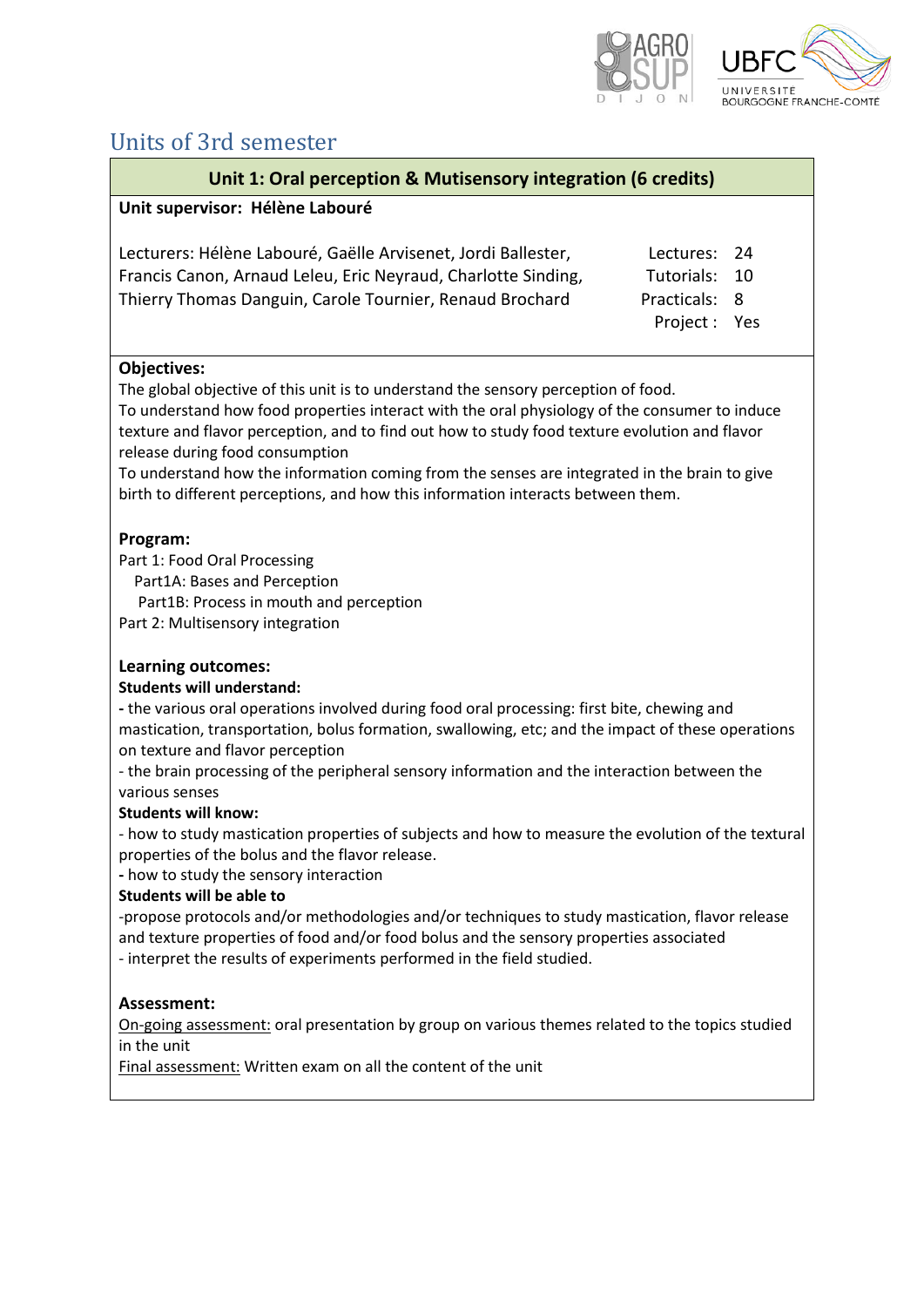

#### <span id="page-21-0"></span>**Unit 2: Cognitive processes involved in food perception and consumption (6 CREDITS)**

#### **Unit supervisor: Dominique Valentin**

Lecturers: Dominique Valentin Iva Capova, Sylvie Chollet, Carole Honoré Chedezeau, Jérémie Lafraire Emmanuelle Ricaud Oneto

Lectures: 22 Tutorials: 18 Practicals: -

Project : No

#### **Objectives:**

The purpose of this unit is to learn and think about how the notions of psychology that you learn in M1 can be applied to food related issues

#### **Program:**

The unit is organized in three workshops of one day each. The first two workshops are organized by the instructor and the last one by the students.

For the first two workshops, three speakers will give a presentation of 1h30 each. Before the presentations, you will read a few articles written by the speakers to get familiarized with their work and prepare some questions that you will ask them at the end of their presentations.

For the last workshop, you will have to choose a thematic linking psychology and food and organize a coherent program to present the different facets of your thematic. Each of you will prepare a presentation summarizing a few articles corresponding to the topic that you will have chosen within the thematic

#### **Assessment:**

Ongoing assessment: Take home exam. Group reports on the first 2 workshops (the reports should be written as a scientific blog to explain to a general public what was presented during the workshop). You will be divided in three groups and each group will be assigned one presentation. You will have to read the scientific articles corresponding to the presentation before the presentation and write the report after the presentation

Final exam: Individual presentations during the 3rd workshop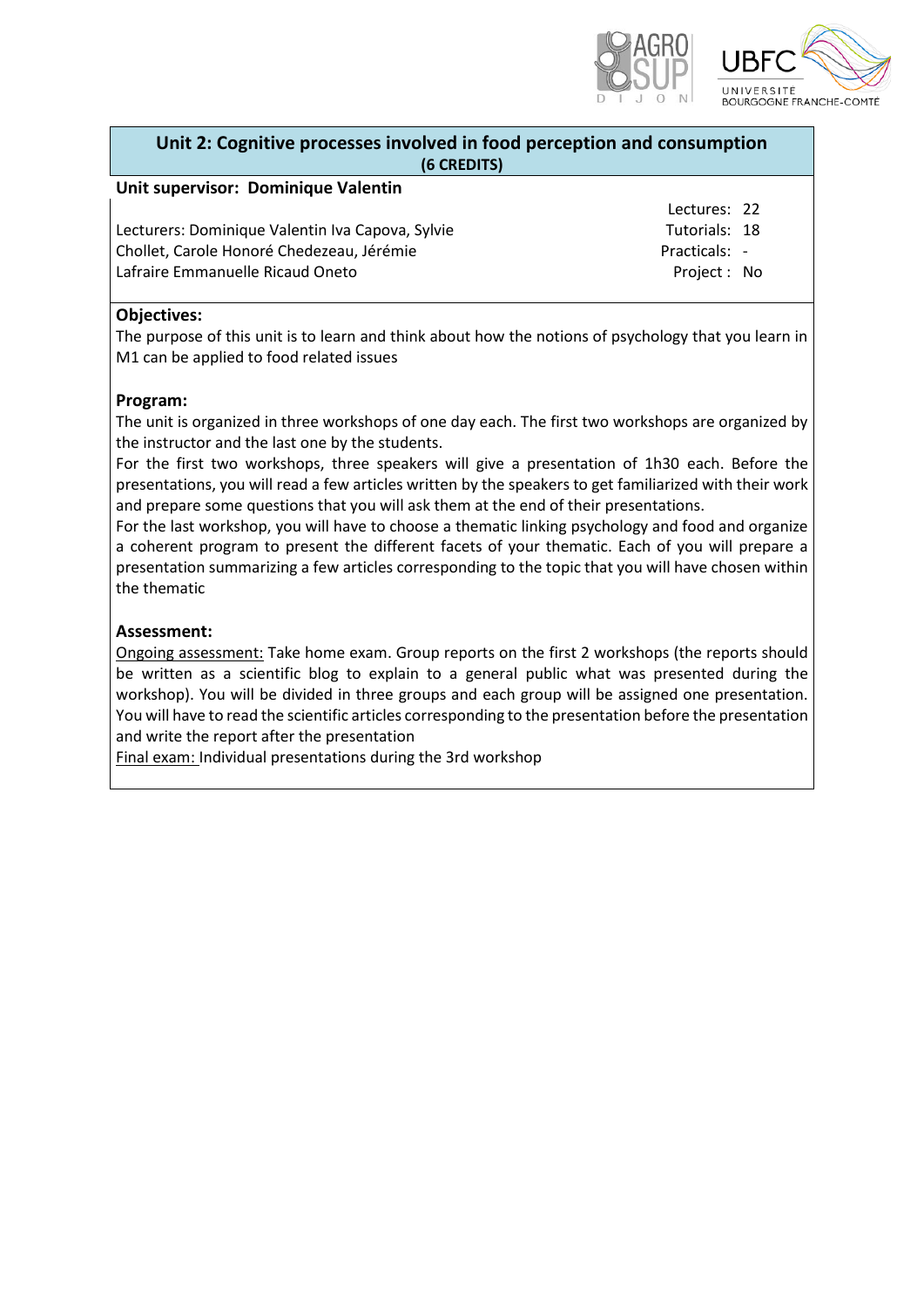

<span id="page-22-0"></span>

| Unit 3: Cerebral basis for food behavior (6 CREDITS)° |                                                                |
|-------------------------------------------------------|----------------------------------------------------------------|
|                                                       |                                                                |
|                                                       |                                                                |
|                                                       |                                                                |
|                                                       |                                                                |
|                                                       |                                                                |
|                                                       |                                                                |
|                                                       | Lectures: 32<br>Tutorials: 8<br>Practicals: -<br>Project: (No) |

#### **Objectives:**

The unit is divided in 2 parts : the first one is intended to offer a focus on tools and models allowing the investigate the brain networks involved in eating behavior, sensory processing and food choices. The second part aims to underline the key role of fat and sugar in the central regulation of appetite as well as the role of rodent model to study the underlying neuronal mechanisms ( at cellular level..)

#### **Program:**

- EEG markers of sensory perception in the human brain
- Electro-encephalography and olfaction.
- EEG signal post-acquisition analysis
- How to investigate brain processes implied in food perception and consumption by Magnetic Resonance Imaging
- fMRI and eating behavior
- Context effects on food preference and choice Investigation in experimental psychology and fMRI neuroimaging
- Transcranial direct current stimulation (tDCS) to treat addiction-related behaviors: Insights from animal model
- The role of lipid sensing in the control of energy metabolism: physiological and pathophysiologic
- Gustatory perception in obesity
- The role of glucose-sensing in the hypothalamus
- -

#### **Learning outcomes:**

- To develop a broad understanding of basic tools used in Humans (fMRI, EEG..) ; to be aware of the limitations and advantages of these tools ; to understand that some questions can be addressed in non human models

- To recognize the relationships between neuro- anatomy and function

#### **Assessment:**

- CC: short oral presentation
- CT: end- of semester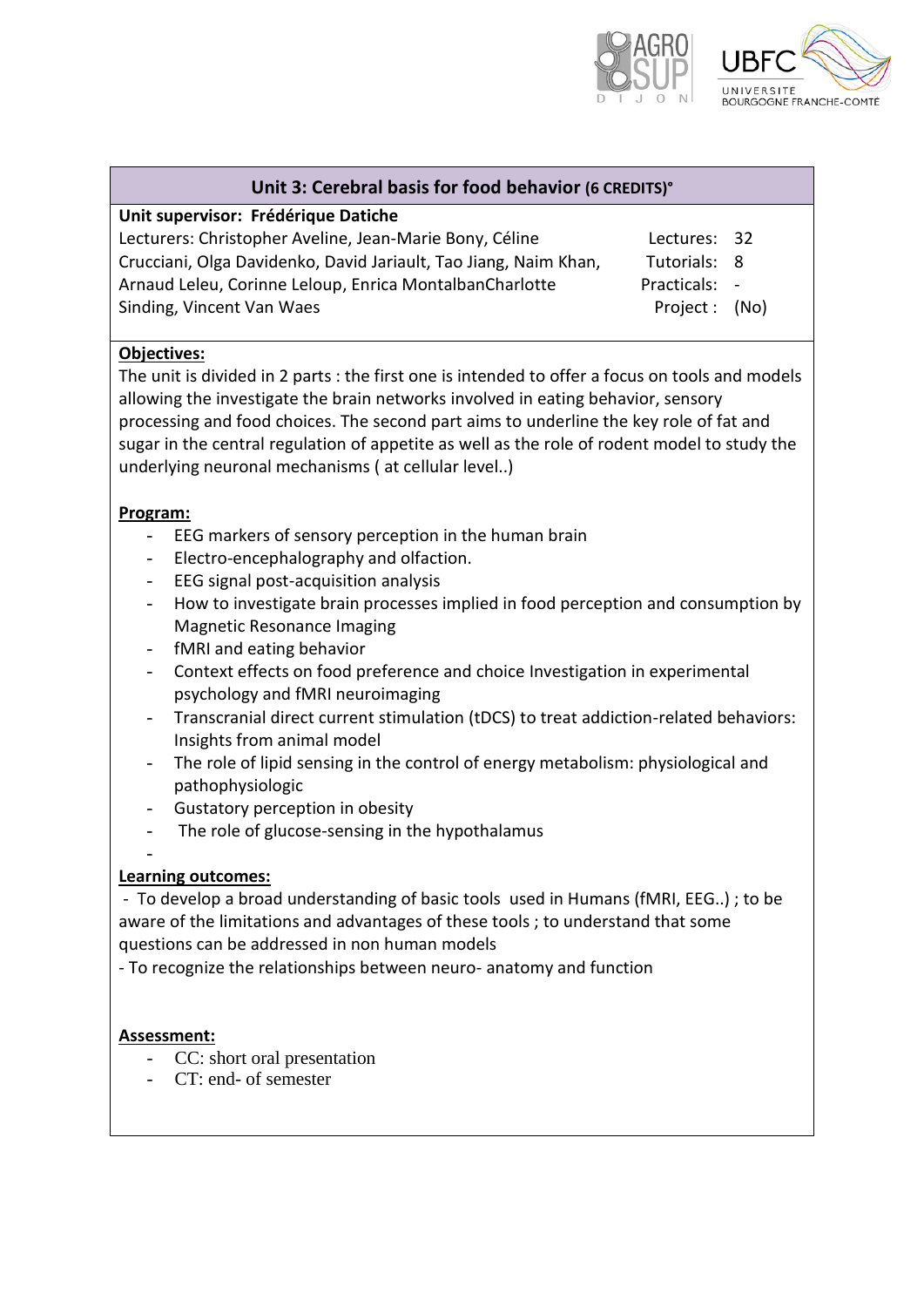

<span id="page-23-0"></span>

| Unit 4: Food choices in specific populations (6 CREDITS)                                              |             |            |
|-------------------------------------------------------------------------------------------------------|-------------|------------|
| Unit supervisor: Sophie Nicklaus                                                                      |             |            |
|                                                                                                       |             |            |
| Lecturers: Sophie Nicklaus, Gérard Coureau, Lucile Marty, Sandrine                                    | Lectures:   | 25         |
| Monnery Patris, Claire Sulmont-Rossé, Paula Varela, Virginie Van                                      | Tutorials:  | 15         |
| Wymelbeke, Remco Havermans, Sophie Vinoy, Eloïse Castagna.                                            | Practicals: |            |
|                                                                                                       | Project :   | <b>Yes</b> |
| <b>Objectives:</b>                                                                                    |             |            |
| The global objective of this unit is:                                                                 |             |            |
| -to provide insights into stakes, methods and results regarding food choices in specific populations, |             |            |
| such as infants, children elderly, cancer patients;                                                   |             |            |
| - to present methodology about research project development                                           |             |            |
| - to provide insight into application of skills to study eating behavior in food industries.          |             |            |
| Program:                                                                                              |             |            |
| 4.1 Food choices from infancy to adolescence                                                          |             |            |
| 4.2 Eating behaviour in the elderly and in disease                                                    |             |            |
| 4.3 Social aspects of eating                                                                          |             |            |
| 4.4 Studying eating behavior in industry                                                              |             |            |
| Learning outcomes:                                                                                    |             |            |
| Methods to conduct research to study eating behavior<br>$\overline{\phantom{a}}$                      |             |            |
| Methodological tools to adapt eating behavior study to specific populations                           |             |            |
| Assessment:                                                                                           |             |            |
| On-going assessment: oral presentations by group on a mini-research project                           |             |            |
| Final assessment: Written exam on all the content of the unit                                         |             |            |
|                                                                                                       |             |            |
|                                                                                                       |             |            |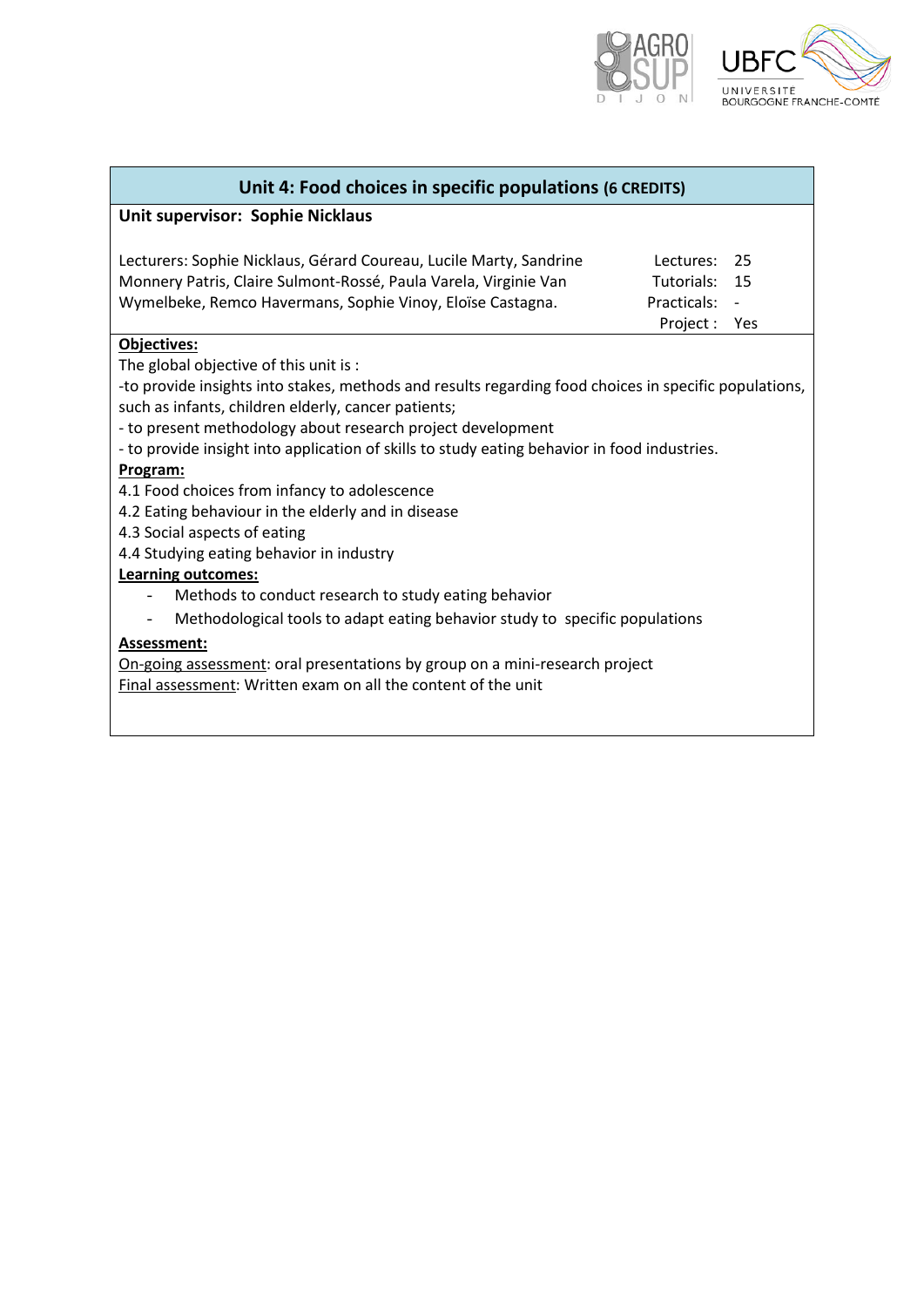

<span id="page-24-0"></span>

**Unit supervisor: Gaëlle Arvisenet**

| Lecturers: Pierre-Yves Louis, Ray Horn, Marine Pansui, C. |
|-----------------------------------------------------------|
| Chateau                                                   |
|                                                           |

Lectures: 32 Tutorials: 8

Practicals: - Project : YES

**Objectives:**

The unit will allow the students to discover

#### **Program:**

The unit is composed of courses about several topics and a project, carried out by groups of students.

- 1. Courses:
- Biostatistics: multivariate analysis
- Research ethics
- Discovering business and industry
- Project management
- Improvement of oral presentation skills
- 2. Project: students work in a group and use all the knowledge they have acquired during the two years of courses, to create a document (video, flyer, or report, etc…) about a subject linked to the determinants of food choice.

#### **Assessment:**

- Ongoing assessment only:
- Written exam about biostratistics
- Project
- Oral presentation